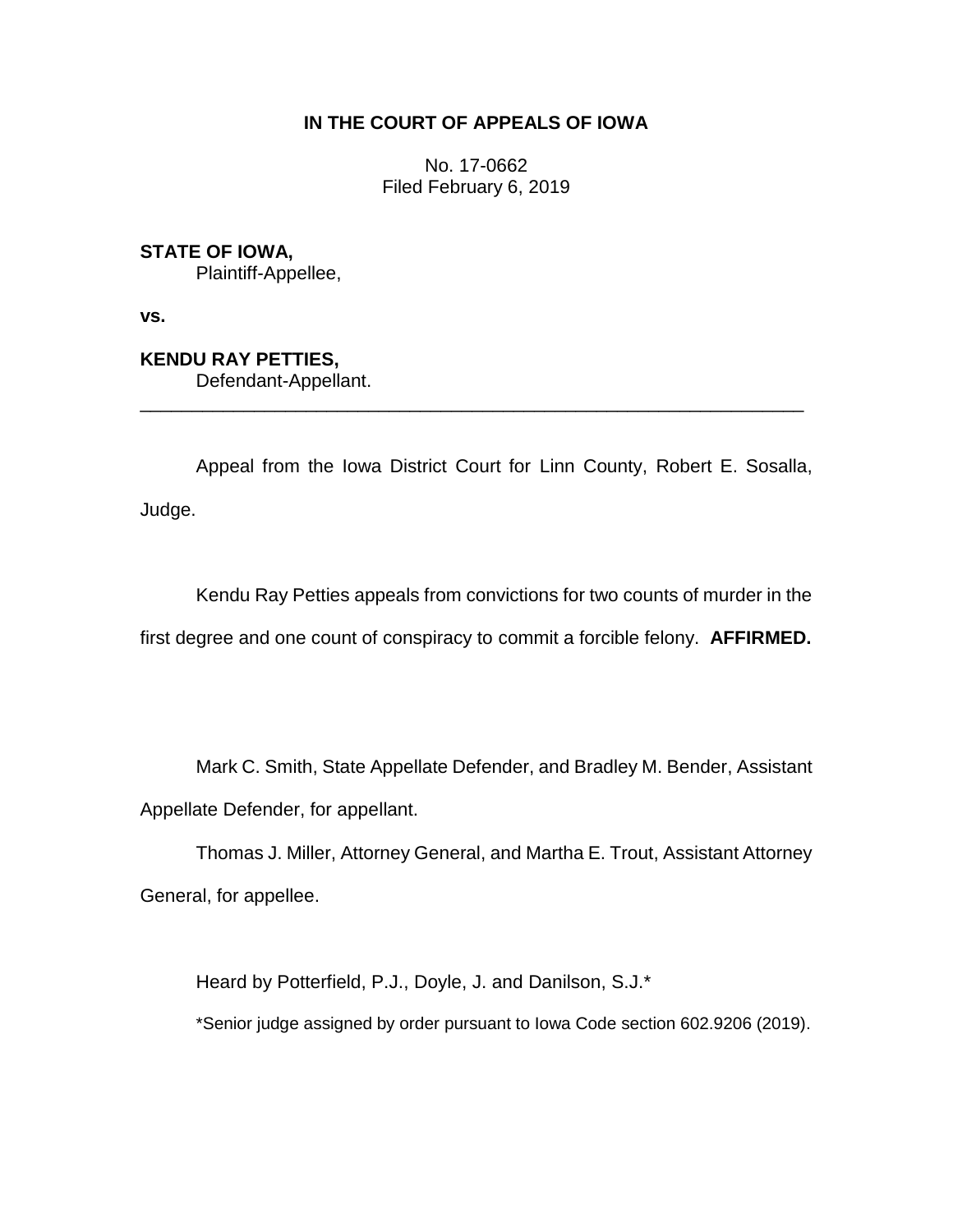## **DANILSON, Senior Judge.**

Kendu Ray Petties appeals following a jury trial from convictions for two counts of murder in the first degree and one count of conspiracy to commit a forcible felony. Petties first contends the trial court abused its discretion in admitting transcripts of cell phone recordings and shoeprint evidence. He also asserts his trial counsel was ineffective in a number of respects. Next, Petties maintains the court erred in denying his motions for judgment of acquittal and for new trial because there is insufficient corroborating accomplice testimony to support the jury's verdicts and the verdicts are contrary to the weight of the evidence. Finally, he argues the court failed to determine Petties had the reasonable ability to pay court costs.

We find no abuse of discretion in the court admitting the transcripts of the cell phone recordings where the recordings themselves were also admitted. Nor did the court abuse its discretion in allowing the shoeprint evidence because the shoe size of the prints was the size of the defendant's shoe and corroborated Petties's statements that he was in area for quite some time before shooting into the house and officers' testimony about the number of prints noted at the scene. Petties's ineffective-assistance-of-counsel claims fail for lack of prejudice. There was sufficient evidence corroborating accomplice testimony and the verdicts were supported by substantial evidence and were not contrary to the weight of the evidence. Consequently, we affirm the convictions. The record does not support Petties's claim that the court failed to determine his ability to pay court costs.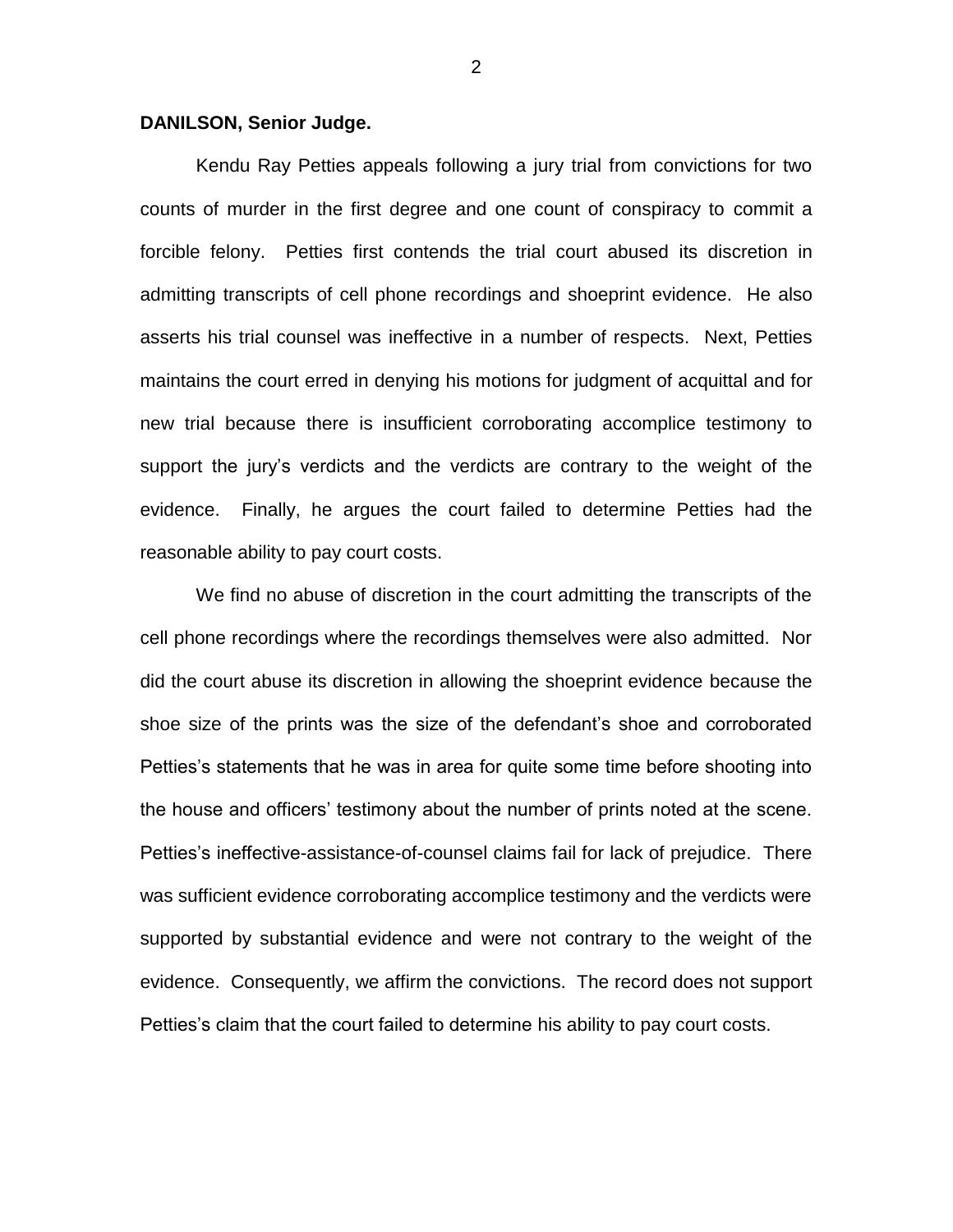## **I. Background Facts and Proceedings.**

On April 2, 2014, Quintrell Perkins<sup>1</sup> and Sierrah Simmons were shot and killed by gunfire coming from outside the house as they were sitting in the living room of Christopher Perkins's home in Cedar Rapids, Iowa. Sarah Sirlona, Perkins's girlfriend, and Teairra Hawkins were also in the room, as was a child. Sirlona, who was sitting on a couch with Perkins, saw a flash in the side window, heard a "bunch of pops," and saw Simmons bleeding. Simmons stood up, but fell down, blood dripping down her face. Perkins slid off the couch, tried to crawl, and collapsed. Sirlona grabbed the child, ran upstairs with Hawkins, and called 911.

Cedar Rapids police officer Michael Diercks received a dispatch at 10:09 p.m. regarding a shooting involving two victims. Officer Diercks parked near the reported address and smelled gunpowder as he approached the house and checked the perimeter. When Officer Diercks walked in the home, he saw Simmons face down in a pool of blood with a cell phone in her hand; she did not move. Officer Diercks attempted to revive Perkins who was bleeding from the chest. Both victims were pronounced dead at the scene. $2$ 

Officer Gabriel Hepke also responded to the dispatch and took photographs of the interior and exterior of the house. He cordoned off the area looking for evidence and saw bullet holes on the exterior of the house and shell casings on

 $\overline{a}$ 

 $<sup>1</sup>$  Several individuals involved have the surname of Perkins. We will use the first names</sup> or nicknames of those other than Quintrell.

 $2$  An autopsy was performed on both Perkins and Simmons. The medical examiner determined that Perkins's cause of death was a gunshot wound to the chest and Simmons's cause of death was a gunshot wound to the head and neck.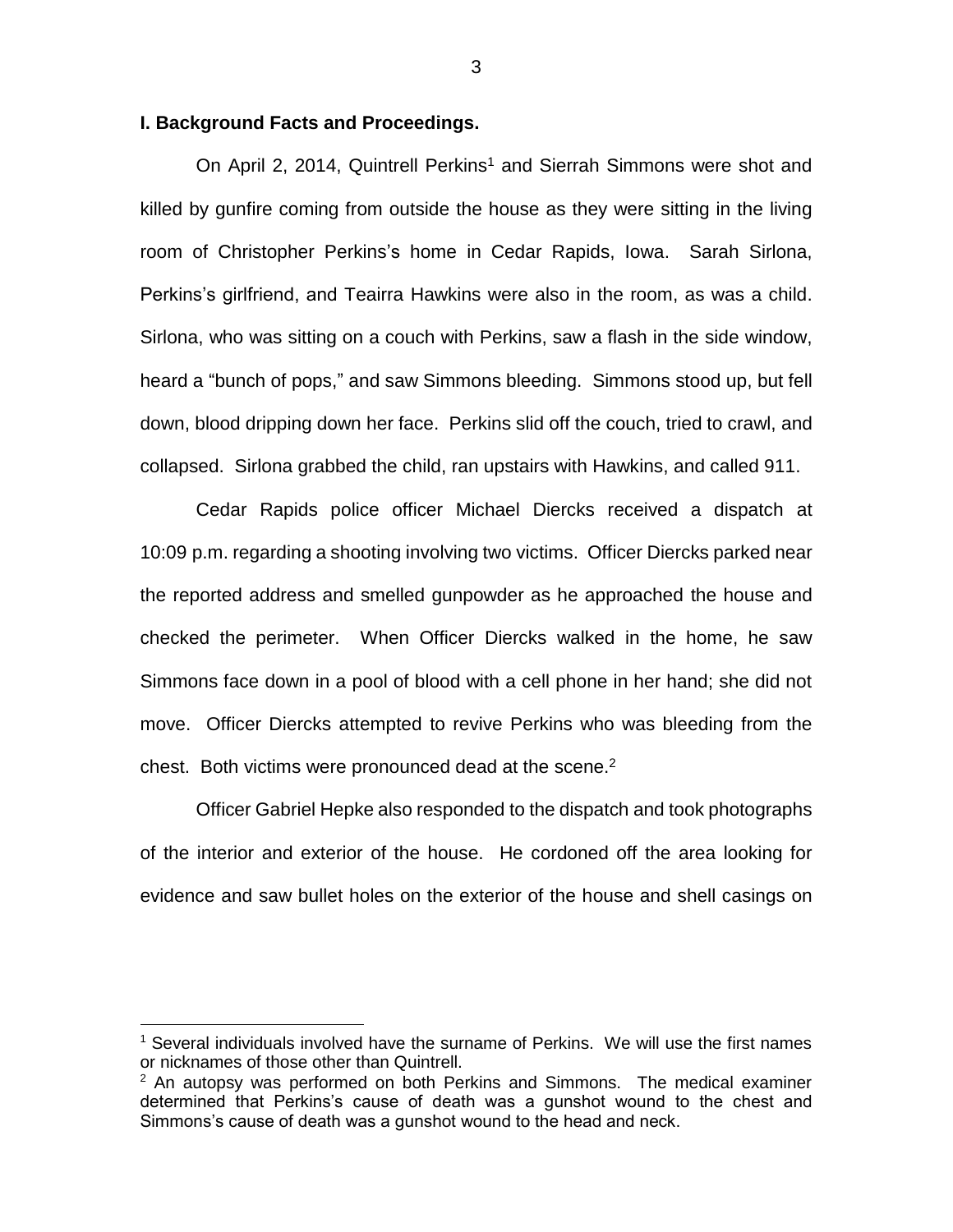the ground. Officer Hepke spoke to witnesses at the scene who reported they did not see the shooter but heard the shots.

Crime Scene Investigator John McDaniel walked around the scene. On the east side of the house, Investigator McDaniel saw several bullet holes in the window and siding. Investigator McDaniel counted eleven bullet holes—one in the window frame, five in the window, and five on the siding to the right of the window. He found eleven shell casings. Four were Winchester brand and seven were Remington Peter brand. Officers determined the casings had been fired from the same weapon.

After the officers obtained a search warrant for the home, they photographed and video recorded the interior of the house and conducted bullet trajectory analyses with rods and lasers. Investigator McDaniel believed the shots were fired from a grassy area to the east of the residence. Crime Scene Investigator Ron Johnson video-recorded the scene and documented the shell casings. Two of the shell casings and two bullets were recovered from inside the residence. Investigator Johnson saw shoe prints in the area where the shell casings were found. The prints were in soft dirt conducive to a casting, and he made two castings, only one of which proved suitable for comparison. The distinctive shoe patterns were from a Nike Air Force 1.™

Division of Criminal Investigation criminalist Vic Murillo conducted the firearms examination. He determined the two bullets and two casings recovered from inside the home were Winchester .40 caliber ammunition fired from the same weapon—probably a Glock .40 caliber semi-automatic pistol. A Glock would be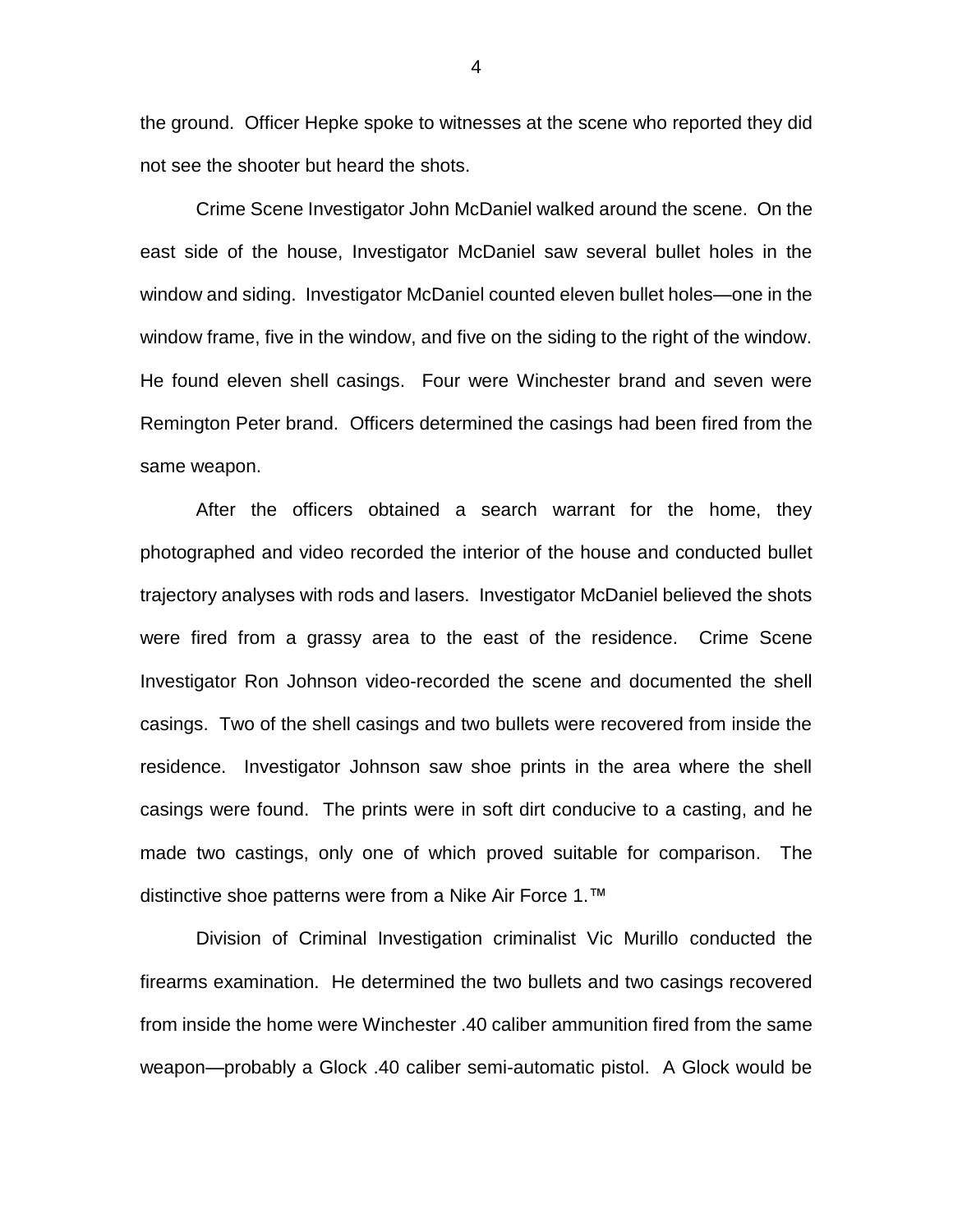the only semiautomatic pistol that could fire both types of shell casings the police recovered from the scene.

On April 15, 2014, Bruce ("BJ") Williams contacted one of the lead investigators in the double homicide, Investigator Chip Joecken. Williams told Investigator Joecken that some time before the April 2 shooting, Kendan ("Fudd") Fonville and Joseph ("Little Joe") Perkins assaulted Williams outside a beauty store while he waited for Ashley Pennington. Williams denied any involvement in the shooting. However, his cell phone records indicated he sent a text message to Jade Hasson<sup>3</sup> the day before the shooting to the effect that he was going to kill Fudd and Little Joe.<sup>4</sup> Williams's phone records also placed his cell phone on the southeast side of Cedar Rapids on April 2—not in Marion, where Williams claimed to be.

Pennington was in a relationship with Williams at the time of the shooting. The officers believed Pennington drove Williams to the area of the crime in a white Impala and suspected Williams had been the shooter. Police interviewed Pennington twice in 2014, but she was uncooperative.

Though investigators believed Pennington drove Williams to the scene of the killings and that it was Williams who was the shooter, the investigation stalled. Then, in April 2015, Davonte Barnes contacted Iowa police stating he had information about the April 2014 Cedar Rapids murders and had three video recordings on his cell phone related to the shooting. Barnes stated that on the

<sup>&</sup>lt;sup>3</sup> Hasson was the mother of Williams's child.

<sup>&</sup>lt;sup>4</sup> According to cross-examination, Williams sent text messages: "I just want to tell you I love you so much before I go to jail." And also, "Fudd and Little Joe just jumped on me, and I'm going to kill them right now."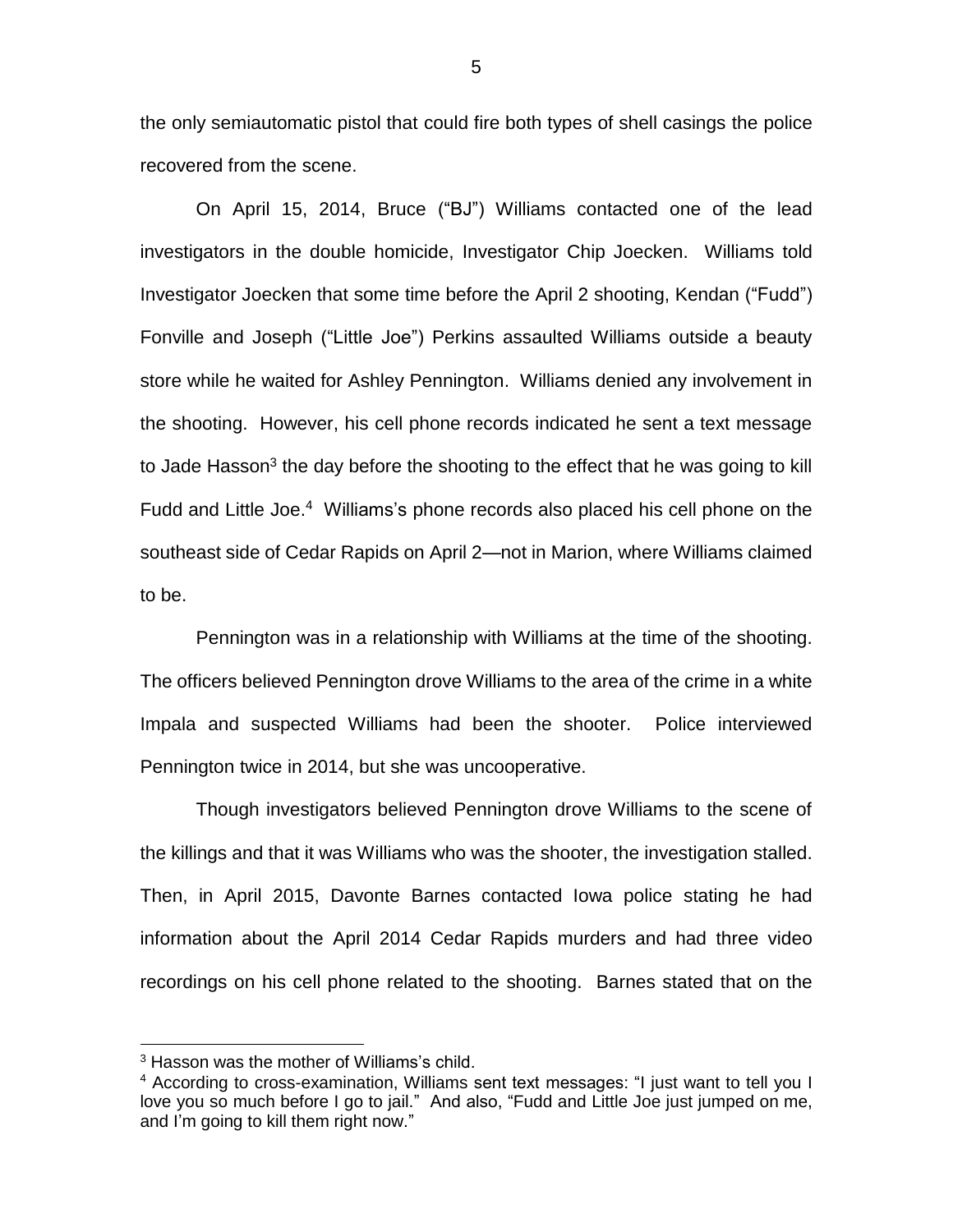night of April 2, 2014, Petties (who he knew as "K-9") contacted him. Petties told Barnes that Fudd and Little Joe were at the home of CP, Perkins's father. Petties and Barnes both had histories with Fudd and Little Joe, and Petties asked Barnes to go with him to kill them. Barnes declined. Barnes said he saw Petties the next morning when he picked Petties up at an apartment in Marion, Iowa, near the post office. Petties told Barnes that Williams and Pennington had picked him up the night before and drove to CP's house. Petties said he waited outside the Perkins house for thirty to forty-five minutes, heard talking, saw "dreads," and started shooting through the window. Petties believed he saw and shot at Little Joe. According to Barnes, Petties shot a .40 Glock given to him by a common acquaintance, Dion Clayborn. The gun had a red beam and an opening on the top. Petties claimed to have emptied the magazine and thought he killed Fudd.

Barnes told police he came in contact with Petties again on a bus to Chicago in February 2015. At that time, Barnes was "on the run" from a halfway house in Minnesota. Barnes stated he had known Petties for several years. He knew Petties was enemies with Fudd and Little Joe and that Petties had wanted to kill Fudd and Little Joe because they jumped his "baby mama's" brother, "BJ" Williams. Barnes and Petties spent the next week together in Chicago. While there, Barnes recorded Petties talking about the April 2014 shooting. In one recording, Petties referenced Pennington<sup>5</sup> taking and passing a lie detector test. Petties also stated that he "coulda smoked the bitch" when he was at the Hy-Vee on Mount Vernon Road.

<sup>&</sup>lt;sup>5</sup> Here, Petties referred to Pennington as "the bitch."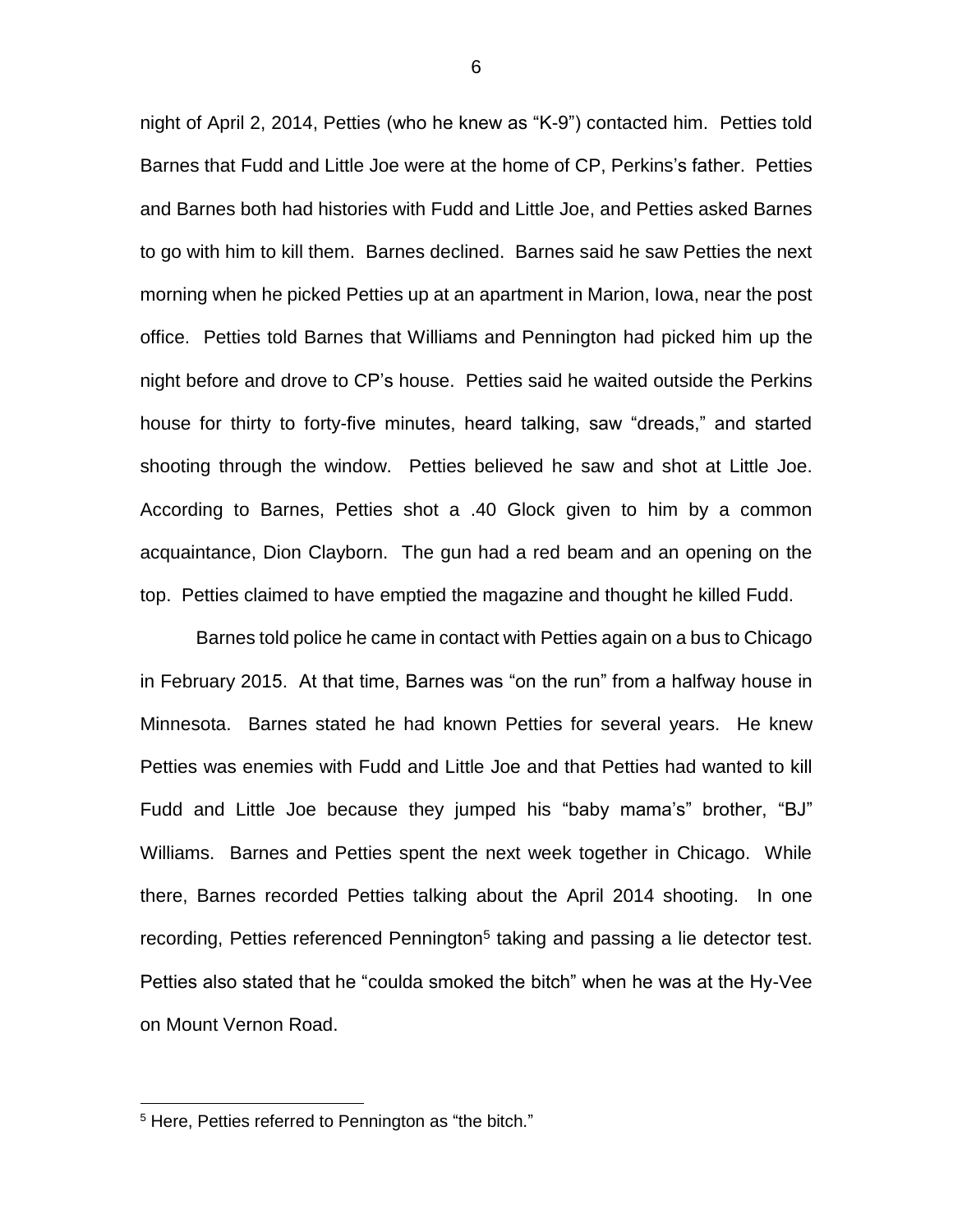In another recording, Petties talked about the shooting and said he waited in the back yard for thirty to forty-five minutes before the police arrived on the scene. He admitted to Barnes he had shot the wrong person.

In the final recording, Petties said that a person does not shoot and run because it looks too obvious. He described a "black bitch" with a hole in it, which Barnes interpreted to mean the gun Petties used. Petties made several shooting noises heard on the recording and said he "pulled that bitch out for real . . . that light came on." Petties described a "red dot" on the weapon.

After speaking with Barnes, police then interviewed Pennington and Williams again. In an August 2015 statement, Pennington said she did not know the shooter's name but that he was the "baby daddy" of Williams's sister. She also said that she drove the shooter and Williams to the 1700 block of Bever Avenue South East in Cedar Rapids. Petties then directed her to an alley nearby. Pennington parked the car in an alley between Bever and 4th Avenue. When she pulled in, a black Chrysler pulled in behind her and blocked the alley. After she parked, Petties got out of the car, walked over to the Chrysler, and then walked down the alley. She heard "close" gunfire and tried to leave but Williams told her to stay. She waited until Petties walked "nonchalantly" and got back in the car. At that point, she realized Petties had a gun. Petties handed the gun to Williams and Pennington noticed that the top of the gun was open. She thought she dropped Petties off where she picked him up. Williams told her to keep quiet about the incident and Pennington agreed. Pennington expressed concern for her safety and that of her family members.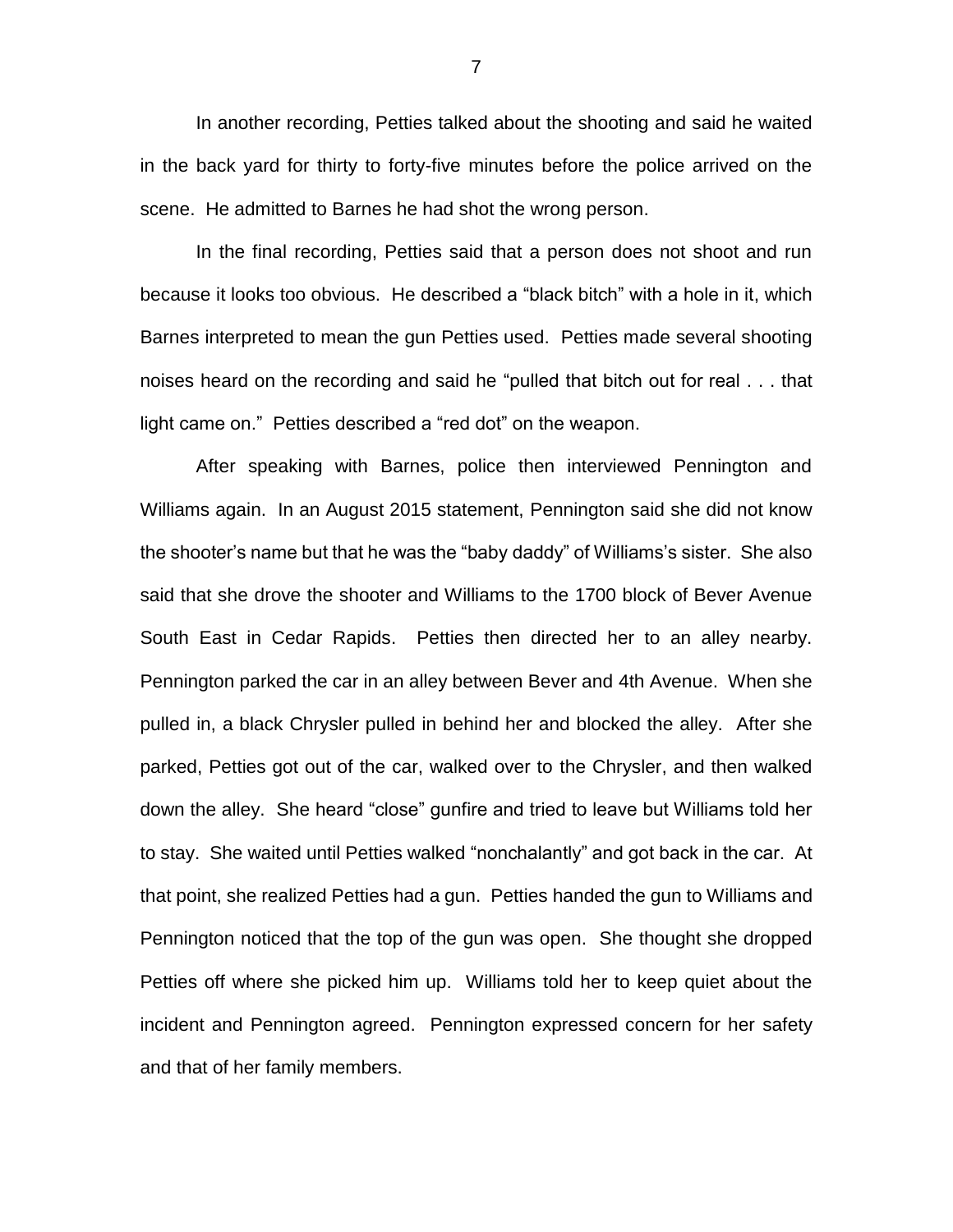For his part, Williams eventually told police he and Pennington were driving around Cedar Rapids and met up with Petties at a gas station on 1st Avenue for the purpose of finding Fudd and Little Joe. Williams stated Petties had been dropped off at the gas station by a black car. Petties got into the white Impala and told Pennington to drive past a house on the 4th Avenue SE block of Bever. Petties told them Fudd was at the house and he was going to retaliate against him. Pennington parked the car in an alley. Petties asked Williams to go with him, but Williams said "no."<sup>6</sup> Petties got out of the car and walked down an alley. He was gone for twenty to thirty minutes. Williams heard multiple gunshots and saw Petties come out of the alley. Petties told Williams he "fired it up" and "emptied this mother fucker." Williams stated Petties held an automatic pistol in his hand that had a red beam/light under the barrel and the ammunition clip was empty. Petties called Williams a "pussy" for not shooting. He also told Williams and Pennington to be quiet and not talk to anyone, reminding Williams that they were family. Like Pennington, Williams expressed concern for his safety after the interview.

Police found Petties in the Phoenix area and Detective Greg Aboud and Investigator Joecken went to Phoenix to interview him. Petties waived extradition and was charged with conspiracy to commit a forcible felony and two counts of murder in the first degree.

At trial, Sirlona testified that on April 2, 2014, she and Perkins (she called him "Terrell") were at the house on Fourth Street to baby-sit "[C]P's wife's two

 $6$  Williams testified, "I was originally supposed to be one to go shoot, but I didn't. And then he got out and shot the house up and came back, we left."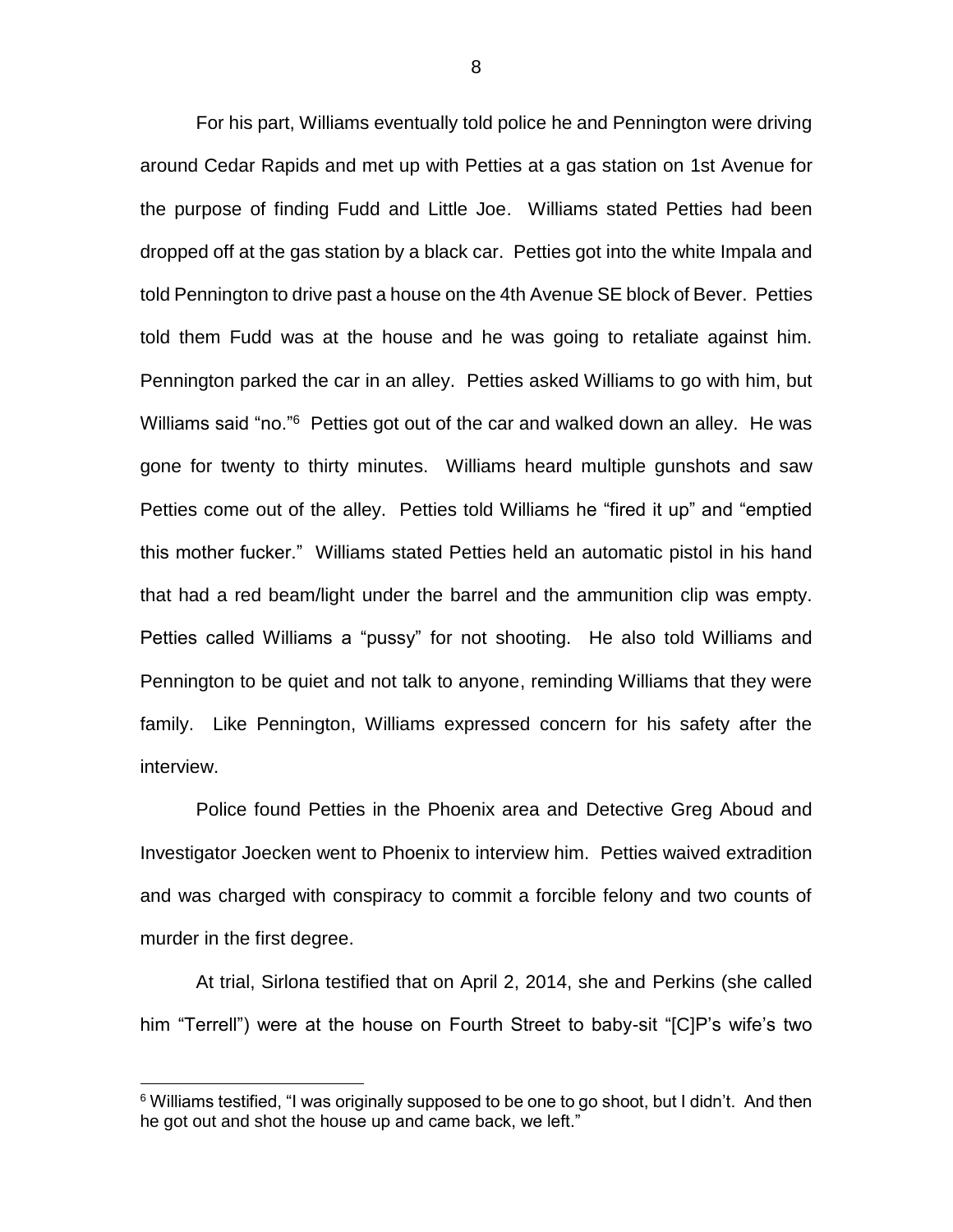younger children." Fudd and Little Joe had come to the house earlier in the day to talk with Perkins, but they were told they could not be in the house while CP was gone so they waited outside for a ride. About two hours after Fudd and Little Joe left, Sirlona and Perkins left for a time. It was dark when they returned. Sirlona stated the shooting occurred about fifteen minutes after their return as she, Perkins, Simmons, Hawkins, and one of the two children they were baby-sitting were in the living room. Sirlona and Perkins were sitting on one couch, which was facing a second couch on which Hawkins and Simmons were sitting. Perkins and Simmons were nearest the window through which the shots were fired.

Barnes testified he and Petties had "the same enemies," being Fudd and Little Joe. On April 2, 2014, Petties had contacted Barnes while Barnes was at a restaurant with his girlfriend. Petties told Barnes that Fudd and Little Joe were at CP's "crib" and asked Barnes to ride along to "retaliate against them." Barnes testified, "You know shoot with intention to killing them." Barnes testified the reason Petties wanted to retaliate was that Fudd had "jumped" Williams. Barnes also stated Fudd had shot at Barnes "several" times in the past, and Barnes and Petties had previously discussed killing Fudd and Little Joe. Barnes stated he "wasn't feeling it that night" and learned of the double homicide the next morning when Petties called him. Barnes testified he drove to Petties's apartment and picked him up. Barnes stated Petties then

[t]old me he was waiting on—that BJ [Williams] and Ashley picked him up, took him over there. Said he was waiting on the outside of the house probably thirty, forty-five minutes. Could hear them talking. Looking through the window he seen some dreads, thought it was Little Joe, and he started shooting.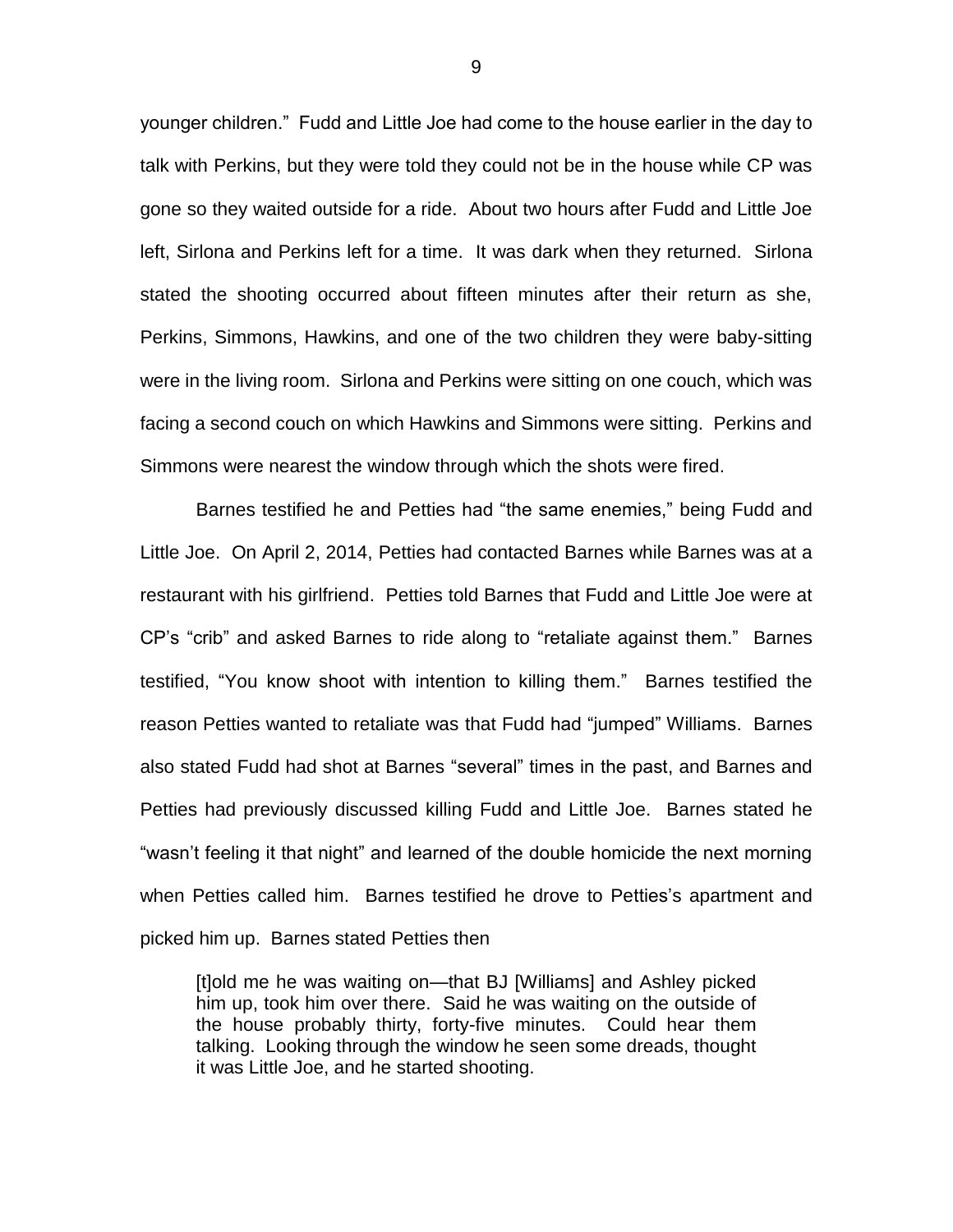Barnes stated Petties told him he used a .40 caliber Glock he got from Clayborn and that he had "emptied the magazine"; "[h]e said he upped the gun, seen a light—seen a light come on and got to shooting, and just go to go rapidly." Barnes had seen Clayborn with the pistol previously, which had a laser-type beam on the bottom of the barrel and the top of the barrel was open. Petties also told Barnes that Clayborn and his girlfriend were present at the scene in Clayborn's black Chrysler. Barnes testified Petties told him he walked away from the shooting because "when people run away, it's too obvious." When asked if Barnes remembered what pants or footwear Petties was wearing, Barnes testified, "Probably some Air Force Ones that we usually wear."

Barnes also testified about meeting Petties on the bus to Chicago, spending time with him in Chicago, and secretly recording parts of conversations as Petties talked about the Cedar Rapids shootings. The recordings were admitted into evidence without objection.

The State then offered transcripts of the recordings, which Barnes agreed were "fair and accurate depiction[s] of the content of [his] conversation[s] between [him] and Mr. Petties." The defense objected as "not the best evidence of what was actually said on the video." The court overruled the objection stating, "I think sufficient foundation is laid as to that." Barnes identified his and Petties's voices on the recordings and testified as to the conversations. Investigator Joecken testified he transcribed the videos.

Barnes explained that after he and Petties left Chicago, they stayed in Indiana for "couple of months" and then Barnes was arrested at a hotel. Barnes testified he had his cell phone with the recordings when he was arrested and later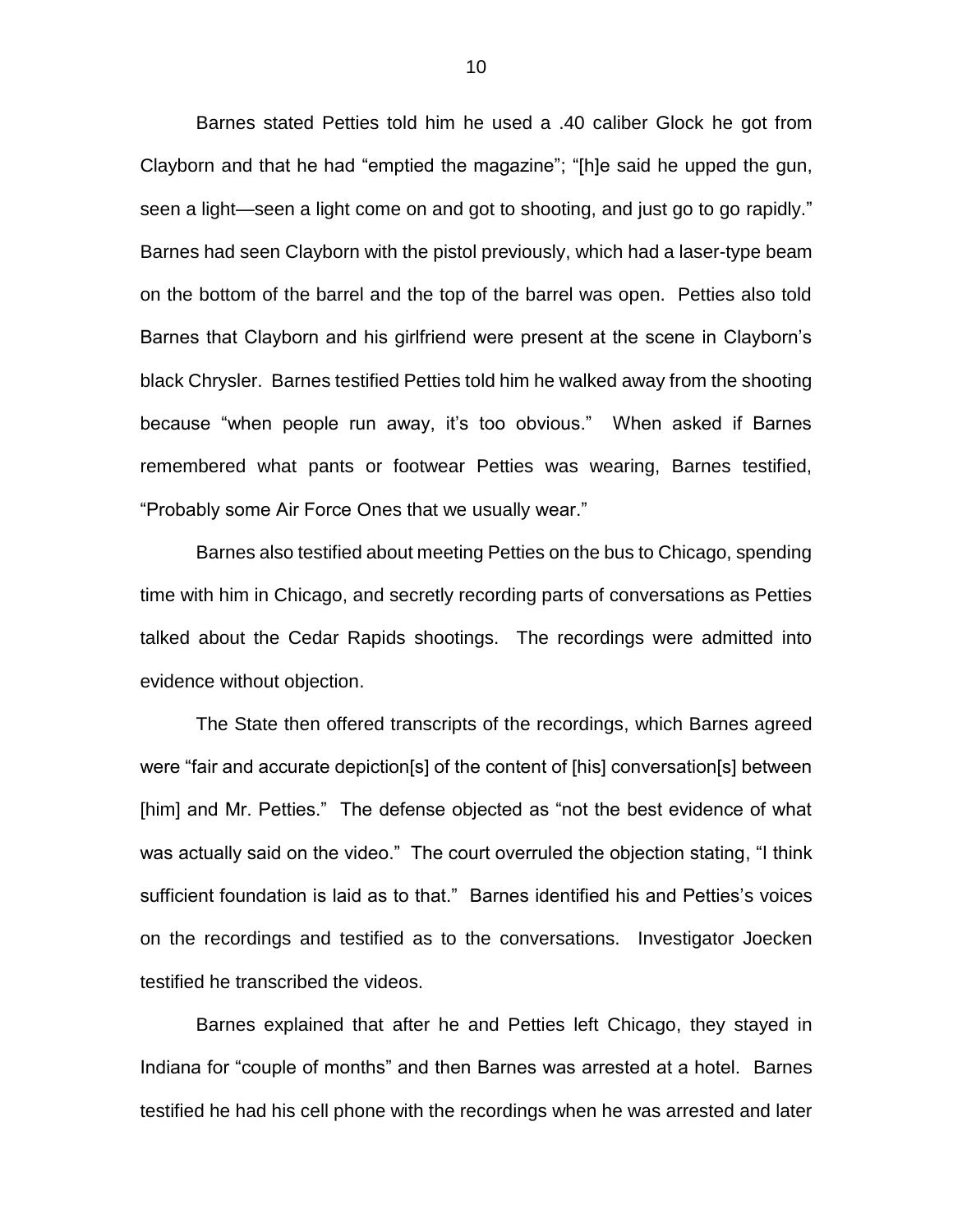transferred to Linn County, Iowa. Barnes gave his cell phone to his attorney to provide the video recordings to the police department "to help" himself.

On cross-examination, Barnes acknowledged he had been arrested in June 2014 and, upon arriving at the jail, he had drafted a request form to speak with officers telling them he had information about a double homicide. Barnes admitted he told an officer he knew who the shooter was but would not pass along the identity until he "had a deal." The officer "blew [him] off." Barnes also acknowledged he spoke with federal drug enforcement investigators later in 2014 and entered into a "proffer agreement"<sup>7</sup> before leaving the Minnesota halfway house and that he made the cell phone video recordings of Petties "hoping to use [the recordings] to better [his] position to get a good deal on the federal charges that could possibly be filed." Barnes also acknowledged Petties owed him \$3000 at the time of Barnes's arrest in Indiana. Barnes called Petties when he was extradited to Iowa and asked for that money but Petties did not pay him. Barnes also acknowledged that after providing the videos to police, his report of a probation violation had been dismissed, he had been allowed to return to the halfway house, and he received a deferred judgment on a felony possession charge.

Officers Dierks and Daniel Kent testified about arriving at the scene and attempting to resuscitate Simmons and Williams. After transporting Hawkins to the police station, Officer Dierks was assigned to guard a portion of the crime scene and Officer Kent was assigned to keep the entry and exit log. Officer Kent

 $7$  The defense attorney described a proffer agreement "basically an agreement that you will tell them what you know in the hopes for some leniency in your own situation."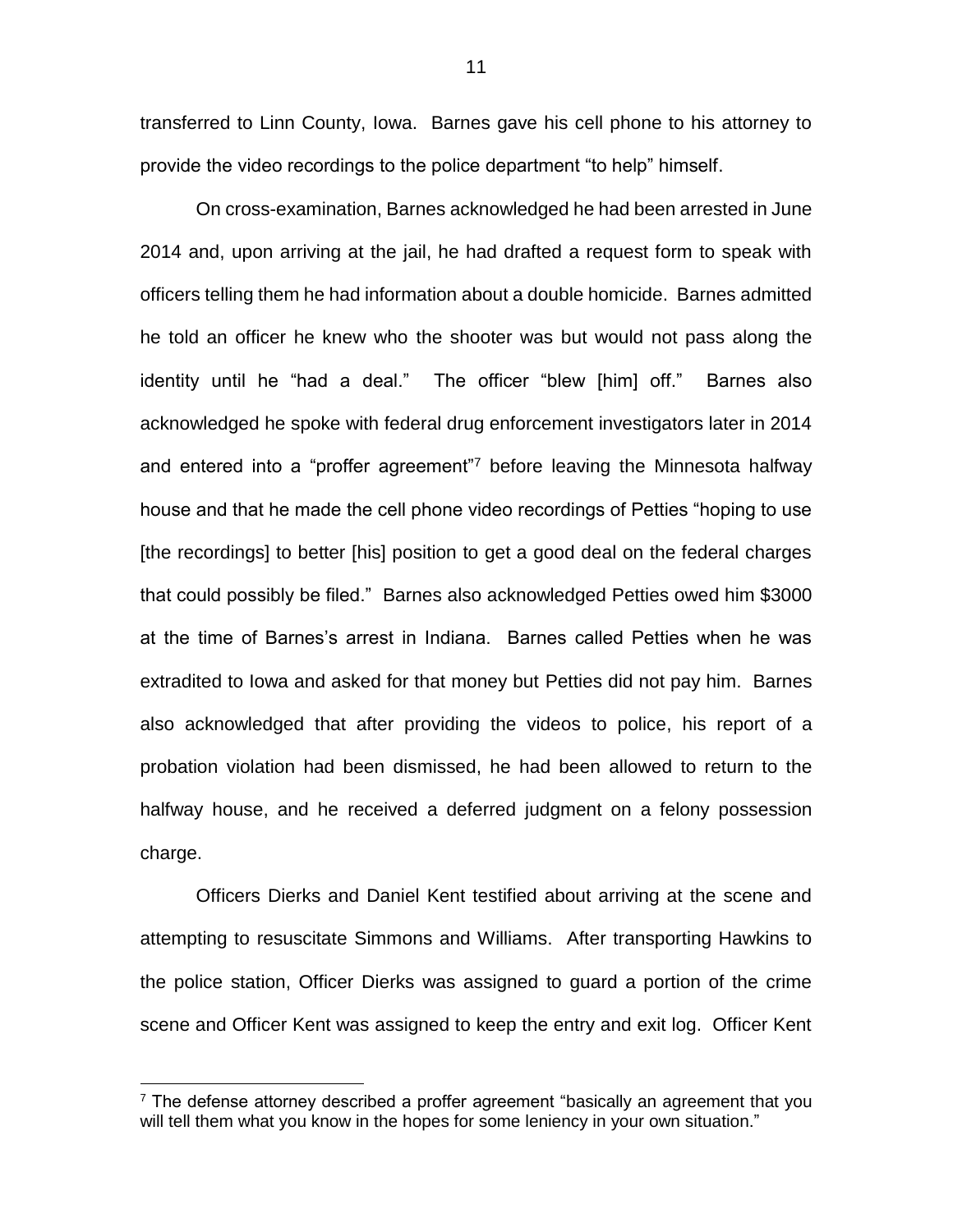testified that two citizens approached the scene on April 3, caused a disturbance, and one person was arrested. The person arrested was "well-known by law enforcement" and familiar to Officer Kent—Kendan Fonville or Fudd.

Pennington testified she knew Petties because Petties was the father of Williams's sister's child. Pennington testified that Little Joe, in Fudd's presence, had beaten Williams a week or two before the shooting on April 2, 2014. Williams was angry and talked to Petties, who told him "I'm going to take care of this or we're going to take care of this."

Pennington testified further that on April 2, she was driving a white Chevy Impala with Williams in the car when they picked up Petties (whom she knew as K-9) from an apartment behind a Hardees on 32nd Street. They then drove to an alley near Bever Avenue and 4th Avenue SE where a black car pulled in behind them, blocking the alley. Pennington testified Petties walked back to the black car and then walked down the alley. After some minutes, she heard gunfire "really close" and she tried to put the car in reverse and leave. She testified Williams then "got mad at me and smacked me and told me to get my foot off the brake, put the car back in drive or—put the car back in park and wait. That I wasn't leaving until [Petties] got back in the car."<sup>8</sup> She stated Petties came back to the car walking "nonchalantly like nothing happened, and he got back in the car, and said 'Okay, we can go.'" As she drove away, she heard Petties say "it jammed" or "it's empty"

<sup>&</sup>lt;sup>8</sup> Pennington also testified her relationship with Williams "was kind of like speak when spoken to, don't ask questions you don't need to know answers to, don't ask me how I got this, don't ask me what I'm doing here, just sit back and be quiet."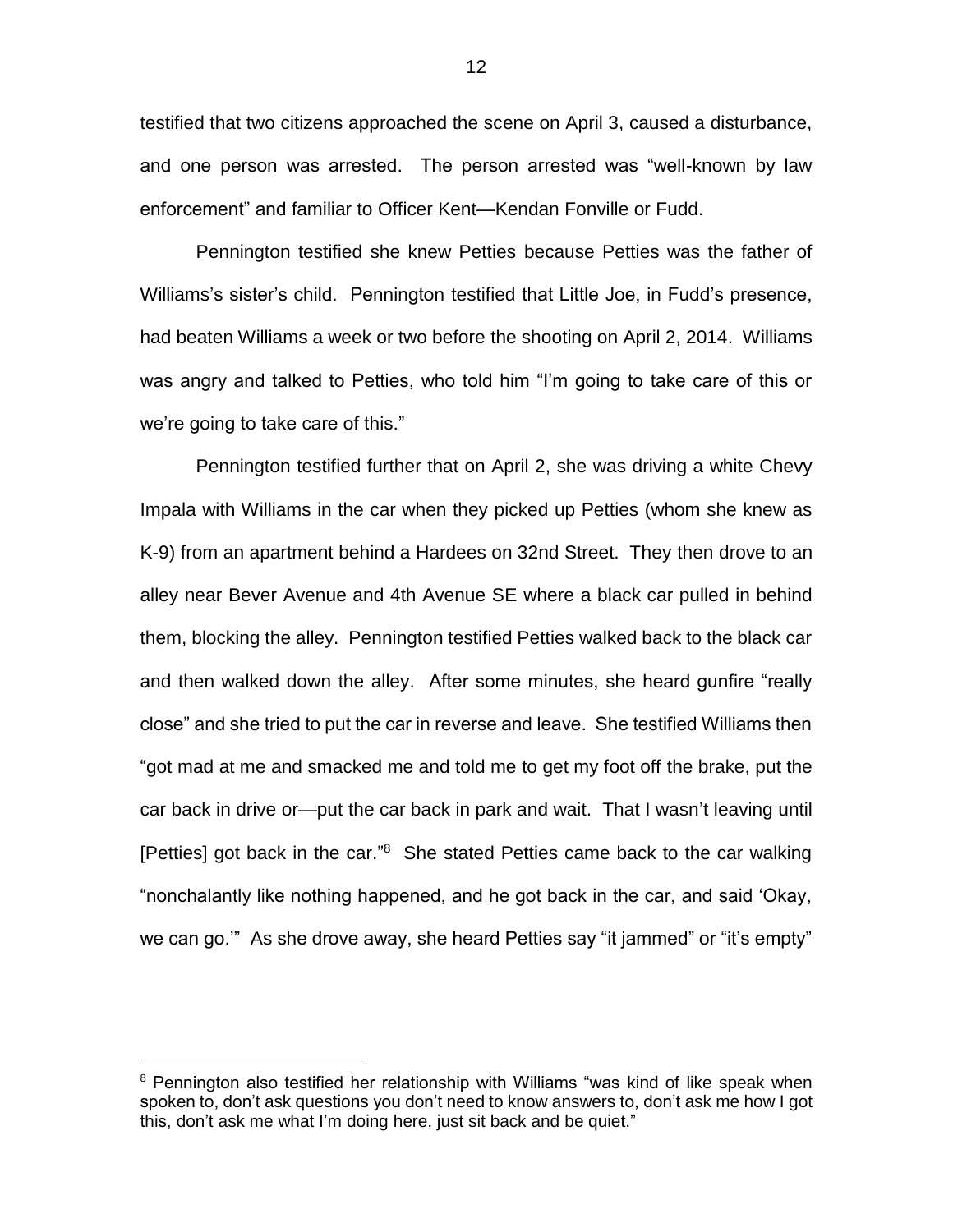and then he handed a semi-automatic, open-topped pistol to Williams. She testified:

I was scared. I mean anybody could have figured it out after you hear shots and somebody gets back in your car with a gun that obviously they're the one that just shot. So as I said, I didn't want to ask no questions. I didn't want to say anything out of place. I just wanted to get me, myself away from the scene, away from the whole situation. Really, I just wanted both of them out of my car and to just pretend like I knew nothing.

Pennington testified she acted as if she did not know anything "for the first two

years." Pennington stated she did not know Petties's given name until three days

before trial, knowing him only as K-9, nor did she know Barnes.

During Pennington's testimony, the following exchange occurred:

Q. So all these things that—that [Williams] did to you: the physical abuse, the lying, the cheating. We've talked about some threats being made here. Up to this point you're still feeling this way. You're right here in court. You're under oath. Why don't you just tell us right now that [Williams] did this? A. Because he didn't.

Criminalist Murillo testified that a ported barrel, a gun that is open at the top,

would cause a significant muzzle flash like the light flash Sirlona described at the time of the shooting. He also described the slide on a Glock .40 ends up in a backwards position after all the bullets are fired from it.

Officer Johnson testified about documenting evidence at the scene of the shooting. While officers determined the shooter fired the shots nearer to the house standing in a grassy area, Officer Johnson testified he observed shoe prints proceeding along the garage associated with the house. He noted a shell casing near one shoe print. He also testified he observed a number of Nike Air Force 1 shoe prints on the east side and in the back of the house, which all appeared to be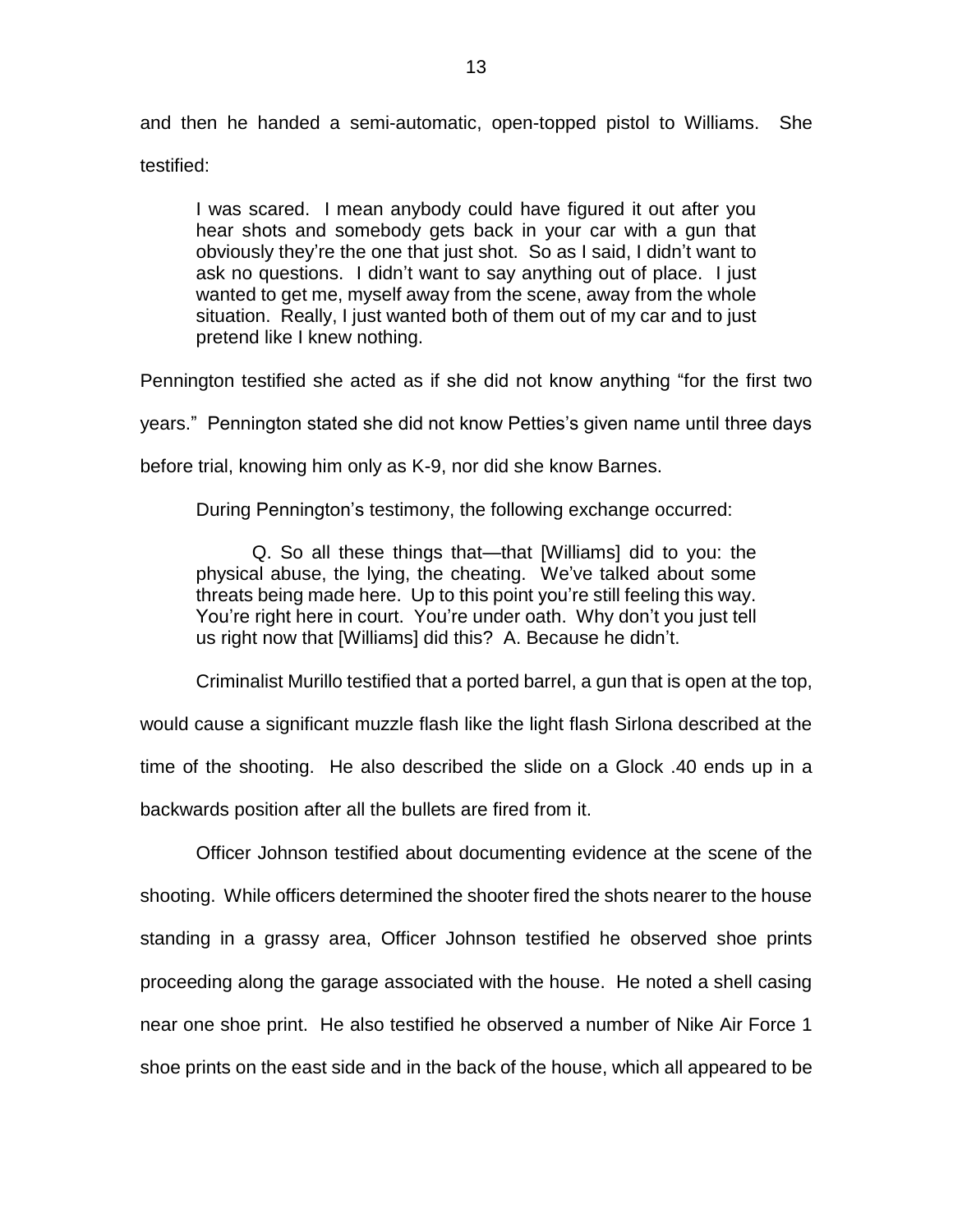of the same size "going all different directions."<sup>9</sup> He testified he made castings of the shoe prints, which appeared to be fresh. He stated the only other shoe prints he saw in the dirt in that area "appeared to be officer's boot prints." Officer Johnson testified there was a "tiptoe" shoe print by the window. He stated the casting he made of the left shoe was the best for comparison and was consistent with that of a size 9 Nike Air Force 1 shoe print; Williams wore a size 11-1/2 shoe, and Petties was wearing a size 9 Shoes for Crews brand shoe while in custody.

Petties was found guilty of all charges. He now appeals, raising challenges to the admission of certain evidence, ineffective assistance of counsel, the sufficiency of the evidence corroborating accomplice testimony, and the legality of the restitution order.

#### **II. Scope and Standard of Review.**

We generally review evidentiary rulings for an abuse of discretion. *State v. Olutunde*, 878 N.W.2d 264, 266 (Iowa 2016); *State v. Dudley*, 856 N.W.2d 668, 675 (Iowa 2014). We review constitutional claims, such as ineffective assistance of counsel, de novo. *State v. Clay*, 824 N.W.2d 488, 494 (Iowa 2012). Challenges to the sufficiency of evidence to corroborate an accomplice's testimony are reviewed for errors at law. *State v. Taylor*, 557 N.W.2d 523, 525 (Iowa 1996). Our review of sufficiency-of-the-evidence claims is for correction of errors at law. *State v. Kelso-Christy*, 911 N.W.2d 663, 666 (Iowa 2018).

<sup>&</sup>lt;sup>9</sup> With reference to exhibit 35E, Officer Johnson testified:

More of the shoe patterns. The Nike Air here. Also there. There's some up here. Through here. Going all different directions. This one going that way. This one going this way. Just many different directions, you know, pacing.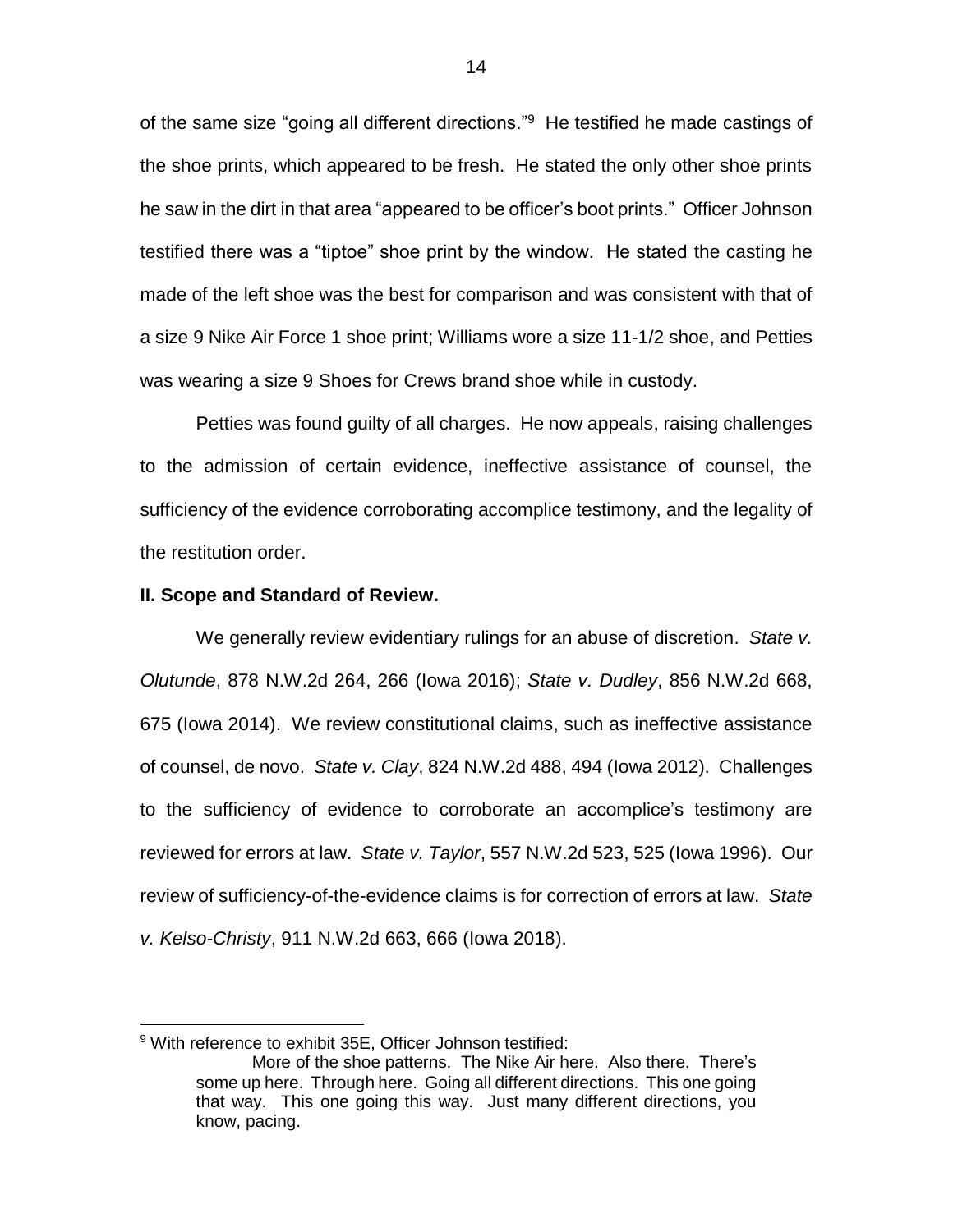**III. Discussion.**

*A. Evidentiary complaints.* Petties argues the district court abused its discretion in admitting the shoeprint evidence and the transcripts of the video recordings. A court abuses its discretion when it makes a decision on unreasonable or untenable grounds or when the decision is based on an erroneous application of law. *See Powers v. State*, 911 N.W.2d 774, 780 (Iowa 2018).

**1. Shoeprint evidence.** Petties contends there was insufficient foundation to admit the shoeprint evidence. He argues, "[I]t was necessary that the State establish similarities existed between the distinctive characteristics exhibited by the defendant and the characteristics exhibited by the maker of the crime scene shoe prints." Petties asserts there is no testimony as to when the shoeprints were left at the scene and no showing who made the shoeprints or even that he ever wore the type of shoe making such a print.

The trial court ruled:

It's a close call. My principle concern from the beginning about this evidence was how strong the testimony would be as to the length of time that those prints could have been in that area. The fact that the prints are there is relevant. But it's also relevant when the prints were made. And to the extent that that can't be determined, it weighs against their admissibility. In viewing them though and viewing them on the video and in viewing them in the photographs, they appear to be fresh enough that I think a reasonable jury and it's reasonable to conclude that they were made somewhere close to the time of the event itself and close enough that obviously that the police took castings of them and felt that they could be pertinent to the—their investigation. The evidence as it relates to the size corresponds to [Petties]'s shoe size. The fact that there may be variance in the different sizings in the manufacturing of the shoes would go to the weight of the evidence. What it all comes down to is considering everything, including the tie-in with Mr. Barnes's testimony. Although I find it concerning that his testimony is somewhat nebulous in terms of placing Air Force One shoes on Mr. Petties's feet when he said they probably—he probably was wearing Air Force One shoes the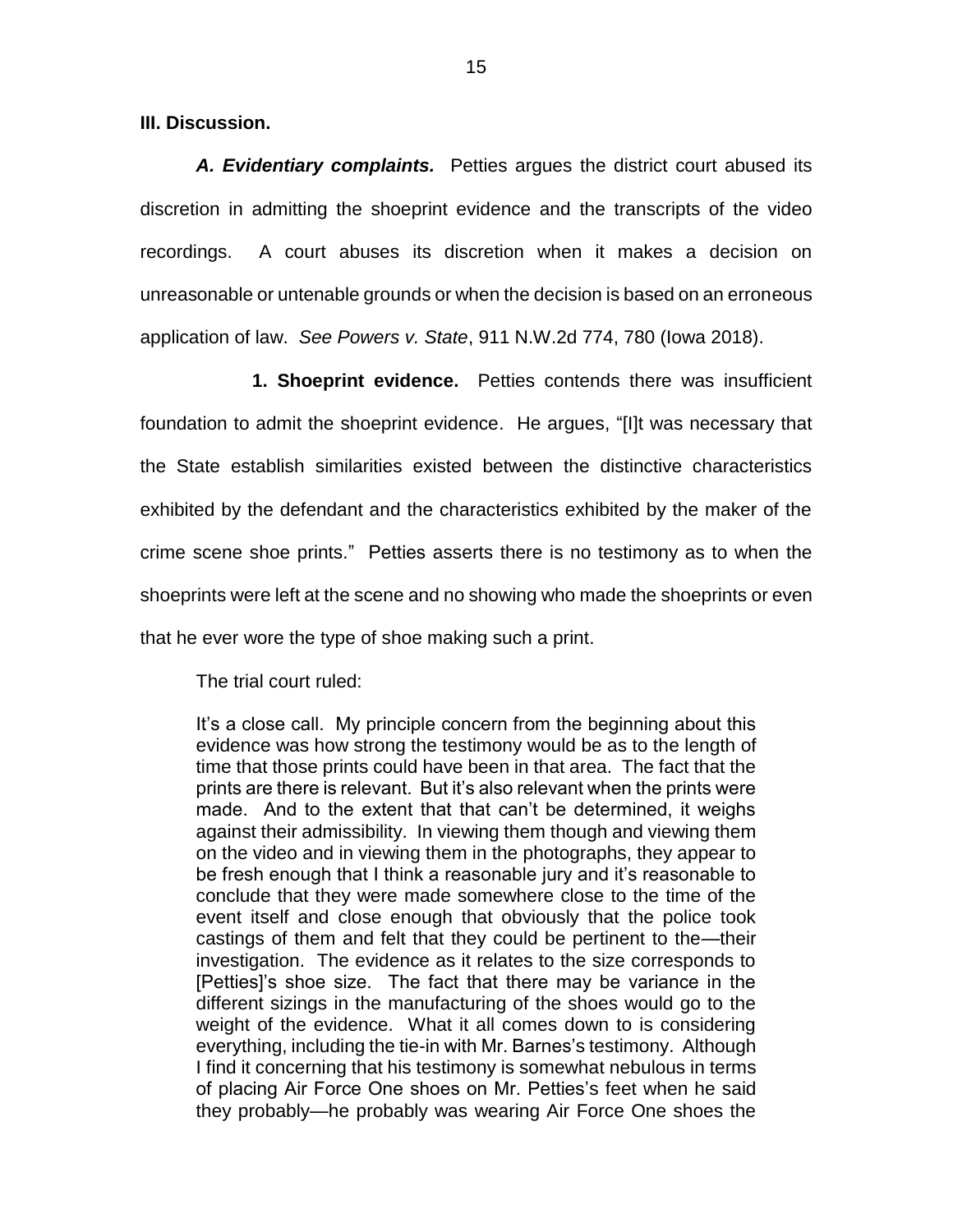day after the event. But he couldn't say because he didn't know. He didn't notice. That's concerning as well that we can't tie it to the Air Force One shoes more directly to Mr. Petties. But the fact that he has a size 9 and that the shoes correspond with a size 9, I think it's admissible and [can] come in. The rest of it does go to the weight. [Petties] will have the full opportunity to challenge the evidence both in cross-examination of the witness and then presentation of their own evidence. So I'm going to permit it.

We find no abuse of discretion in the court's ruling. If the State were relying solely on the shoeprint evidence to prove Petties guilty of the double murder, Petties' arguments might have more weight. *See State v. Mark*, 286 N.W.2d 396, 409 (Iowa 1979) ("In order to establish a proper foundational connection between defendant and the crime scene shoe prints, it was necessary that the State establish that similarities existed between the distinctive characteristics exhibited by defendant and the characteristics exhibited by the maker of the crime scene shoeprints."). But the State is relying on the evidence as corroborative of other evidence placing Petties at the scene. In *State v. Campbell*, 326 N.W.2d 350, 354 (Iowa 1982), the supreme court observed that the "requirements for the admissibility of footprint identification testimony [are] less stringent where there is other evidence connecting the defendant with the crime scene." *See also State v. Oliver*, 341 N.W.2d 744 (Iowa 1983) (finding no abuse of discretion where court allowed shoeprint testimony by criminalist who compared a bloody shoe print on a piece of paper in the victim's apartment with the sole of the defendant's tennis shoe and testified the defendant's shoe could have made the impression on the paper).

In order to satisfy the corroboration rule, evidence need only "tend to connect the accused to the commission of the crime." *See State v. Bugely*, 562 N.W.2d 173, 176-77 (Iowa 1997) ("The existence of a second, small set of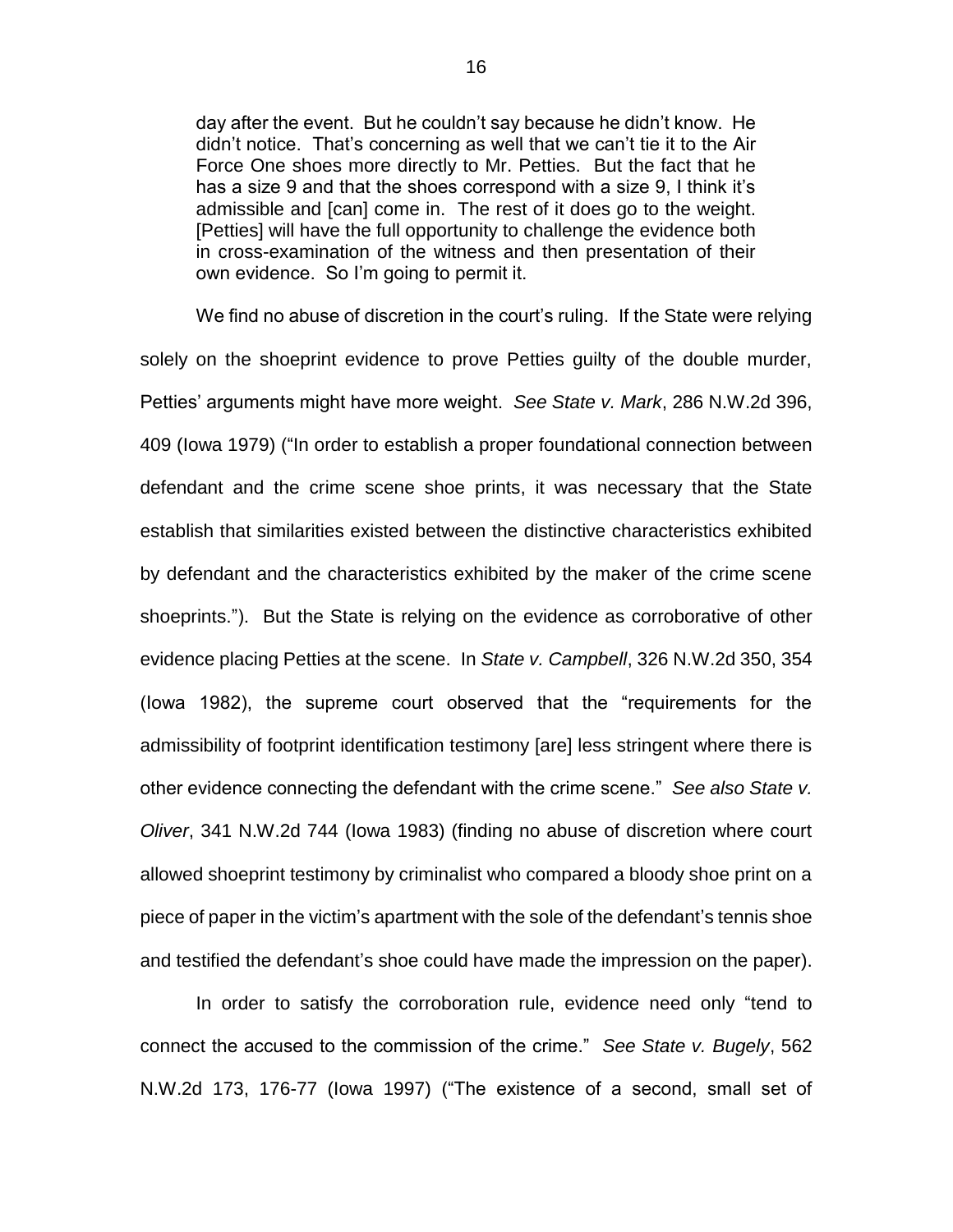footprints at these burglaries confirms that a second person was involved. These prints, which match those present at [the first] residence, show the same person who committed the [first] burglary was present at the [second] burglar[y]."). In *Bugely*, the defendant's shoes were not found and were not available for comparison to the shoe prints. *Id.* at 175. But the shoe evidence was deemed sufficient corroboration of the accomplice's testimony to justify submission to the jury. *Id.* at 177.

We point out Petties's counsel acknowledged during oral arguments that the officers could testify about what they saw at the scene, including the shoeprints.

We also note that the defense's theory was that Williams was the shooter, not Petties. The State was relying on the shoeprint evidence to show Williams, who wore a size 11-1/2 shoe, did not make the shoeprints found at the scene. Here, the shoeprints found at the scene were consistent with a size 9 shoe, which is the same size as the shoes Petties was wearing when arrested. Clearly, if the size of the shoeprint had been consistent with the shoe size worn by Williams the defense would have urged its admission.

Further, Criminalist Murillo testified that while he could not be certain when the shoeprints at the scene were made they appeared fresh "based on some of the clarity of the pattern." The prints suggested a person paced about in a small area, which is corroborative of Barnes's testimony that Petties told him he waited by the house for several minutes before seeing who he believed to be Fudd, as well as Pennington's and Williams's testimony that they waited for several minutes before hearing gunshots. In addition, the shoe store employee testified the Nike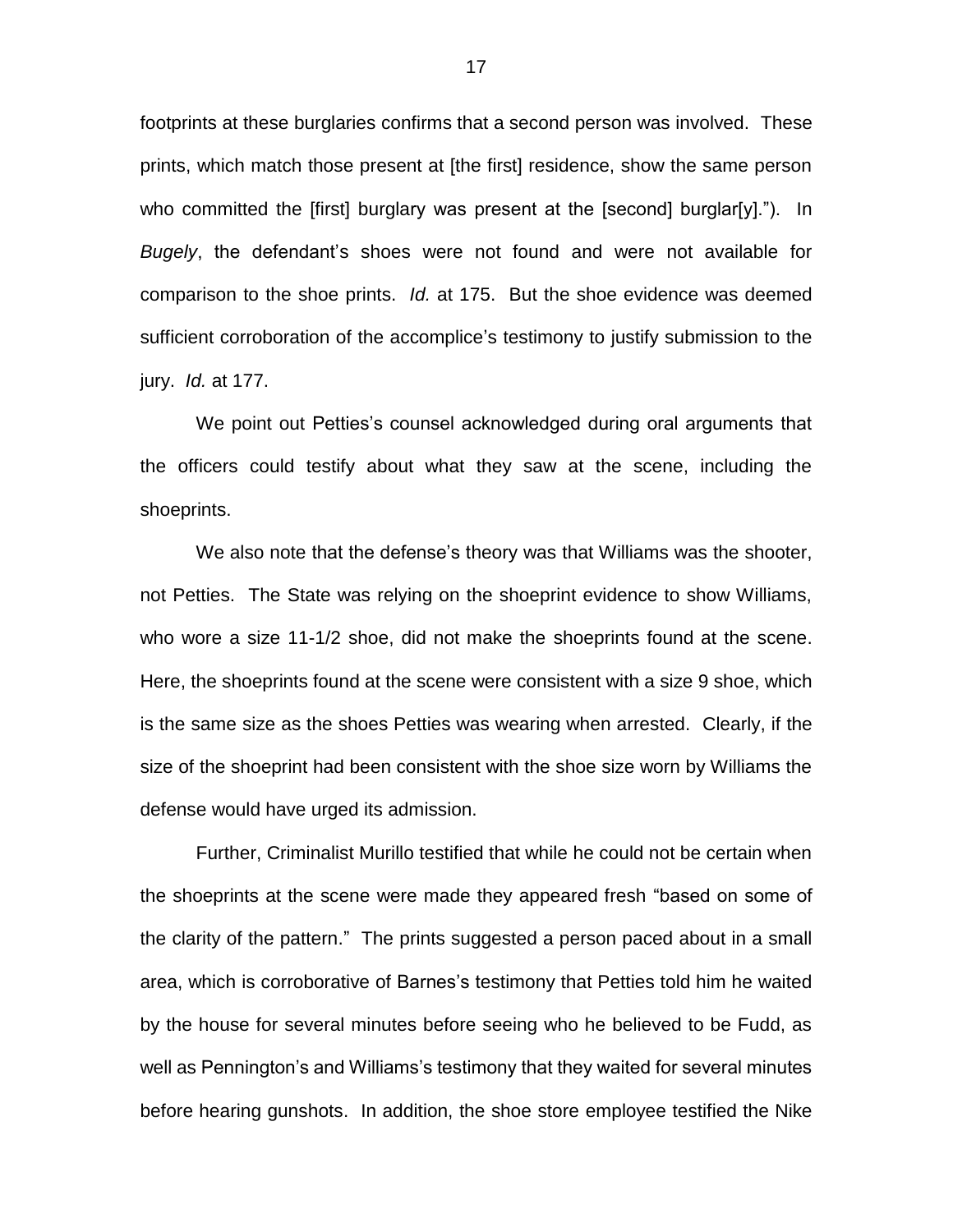Air Force  $1<sup>TM</sup>$  shoe was its most popular shoe, and Barnes testified that Petties "[p]robably [was wearing] some Air Force Ones that we usually wear."

We find the district court did not abuse its discretion in allowing the evidence. *See Campbell*, 326 N.W.2d at 354 ("[T]he requirements for admissibility of footprint identification testimony have been held to be less stringent where there is other evidence connecting the defendant with the crime scene.") *and cases cited therein*. It was for the jury to determine the weight of the shoeprint evidence. *Bugely*, 562 N.W.2d at 176.

**2. Transcripts of video recordings.** Petties contends that the court abused its discretion in admitting transcripts of Barnes's cell phone recordings. He argues the State failed to lay an adequate foundation for the admission of the transcript of the recordings because Barnes "never testified to who prepared the transcript of the recordings or how the transcripts were prepared." We find no abuse of discretion.

In support of his position, Petties relies upon Iowa Rule of Evidence 5.901(a), which provides, "The requirement of authentication or identification as a condition precedent to admissibility is satisfied by evidence sufficient to support a finding that the matter in question is what its proponent claims." Before introducing the cell phone recordings containing Petties's statements to Barnes, Barnes testified he had reviewed each of them and each was a fair and accurate depiction of the portion of the conversation. This is adequate to allow admission of the video recordings as Barnes was present during the conversations and made the recordings. *See State v. Russell*, 261 N.W.2d 490, 495 (Iowa 1978) (with respect to sound recordings "[w]hat has been required is that the foundation for the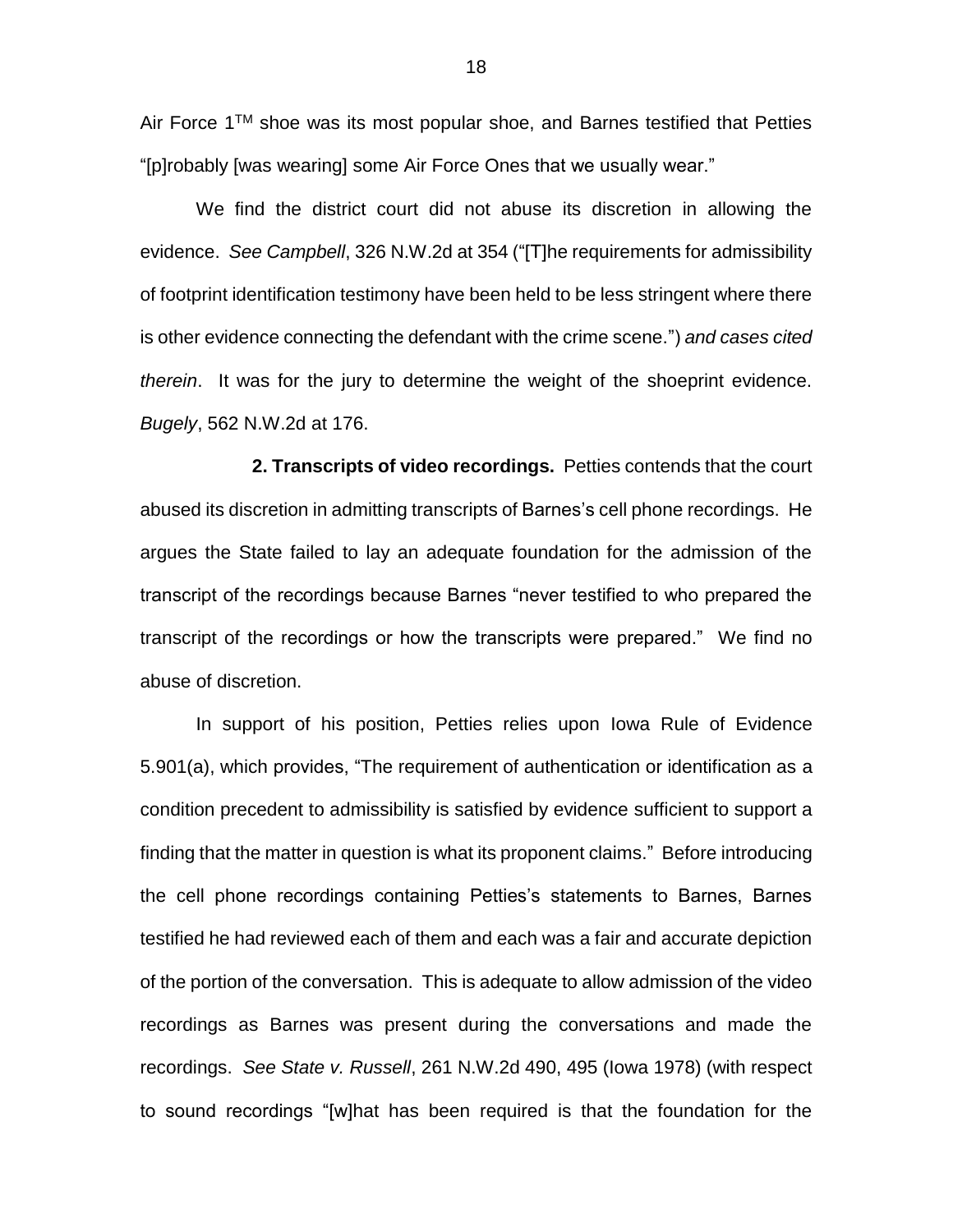evidence clearly establish that it is accurate and trustworthy"); *see also State v.* 

*Klindt*, 389 N.W.2d 670, 674 (Iowa 1986) (applying the *Russell* test), *overruled on* 

*other grounds by State v. Reeves*, 636 N.W.2d 22, 25 (Iowa 2001).

When the State sought to admit transcripts of the video recordings, Petties

objected to the admission of the as not "the best evidence." Counsel argued,

The video is itself [available], and the jury has been able to hear the video, and, therefore, must be able to make determinations on their own as to what they believe was said as opposed to someone else making their own interpretations. So for that—on that basis I would object.

The trial court allowed the transcripts, concluding "sufficient foundation is laid."

The circumstances here are similar to those in *State v. Allen*, 565 N.W.2d

333, 339 (Iowa 1997). As in the instant case, defense counsel for Allen argued a

transcript of a relaxation tape given by the defendant to the victim did not qualify

as the best evidence.<sup>10</sup> The supreme court rejected the challenge to the admission

of the transcript:

 $\overline{a}$ 

There was no objection to the admission of the audiotape itself; the jury had both the tape and the transcript to review, minimizing any possibility of unfairness. [The victim's] husband, who had made the copy of the tape, testified that he had compared the transcript with the tape and found the transcript to be accurate. Allen did not object at trial to the manner in which the transcript was made. In addition, he had ample opportunity at trial to offer his explanation as to the words "Sherry" and "cheri," and the jury had the opportunity to assess the significance of the tone and inaudible portions of the tape.

<sup>10</sup> The *Allen* case address the question under Iowa Rule of Evidence 5.1003, which addresses the "best evidence" rule: "A duplicate is admissible to the same extent as the original unless a genuine question is raised about the original's authenticity or the circumstances make it unfair to admit the duplicate."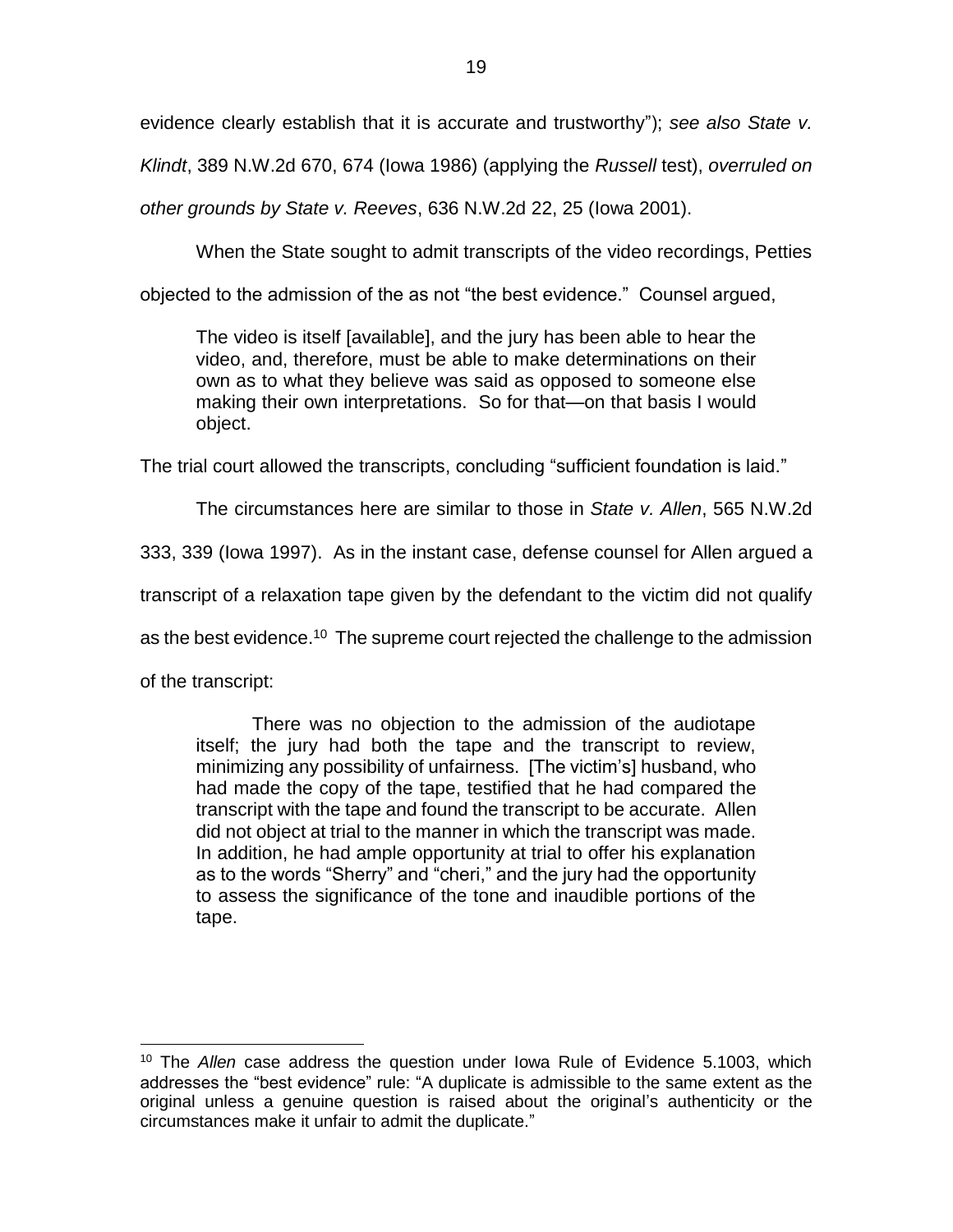Here, the jury had both the video recordings and the transcripts. Investigator Joecken testified he transcribed the videos and prepared the transcripts. The jury could compare the recordings with the transcripts and make its own determination as to the transcripts' accuracy. We find no abuse of discretion in the district court admitting them. In any event, Petties does not contend he has suffered prejudice by the admission of the transcripts, which were cumulative to the video recordings. *See State v. Putman*, 848 N.W.2d 1, 7 (Iowa 2014) ("Even if a trial court has abused its discretion [in an evidentiary ruling], prejudice must be shown before we will reverse."). Where evidence was merely cumulative of other properly admitted evidence, a defendant cannot establish the court's erroneous evidentiary error affected substantive rights. *State v. Elliott*, 806 N.W.2d 660, 669 (Iowa 2011).

*B. Ineffective assistance of counsel.* Petties alleges his trial counsel was ineffective (1) in failing to object to the admission of the video recordings prepared by Barnes, (2) in failing to object to the testimony by Investigator Joecken, which he asserts vouched for Barnes's credibility; and (3) in failing to object to prosecutorial misconduct during closing arguments.

The principles of ineffective assistance of counsel have been addressed often by our courts and requires the claimant to prove both constitutionally deficient performance and resulting prejudice. *Strickland v. Washington*, 466 U.S. 668, 687 (1984); *State v. Maxwell*, 743 N.W.2d 185, 195 (Iowa 2008).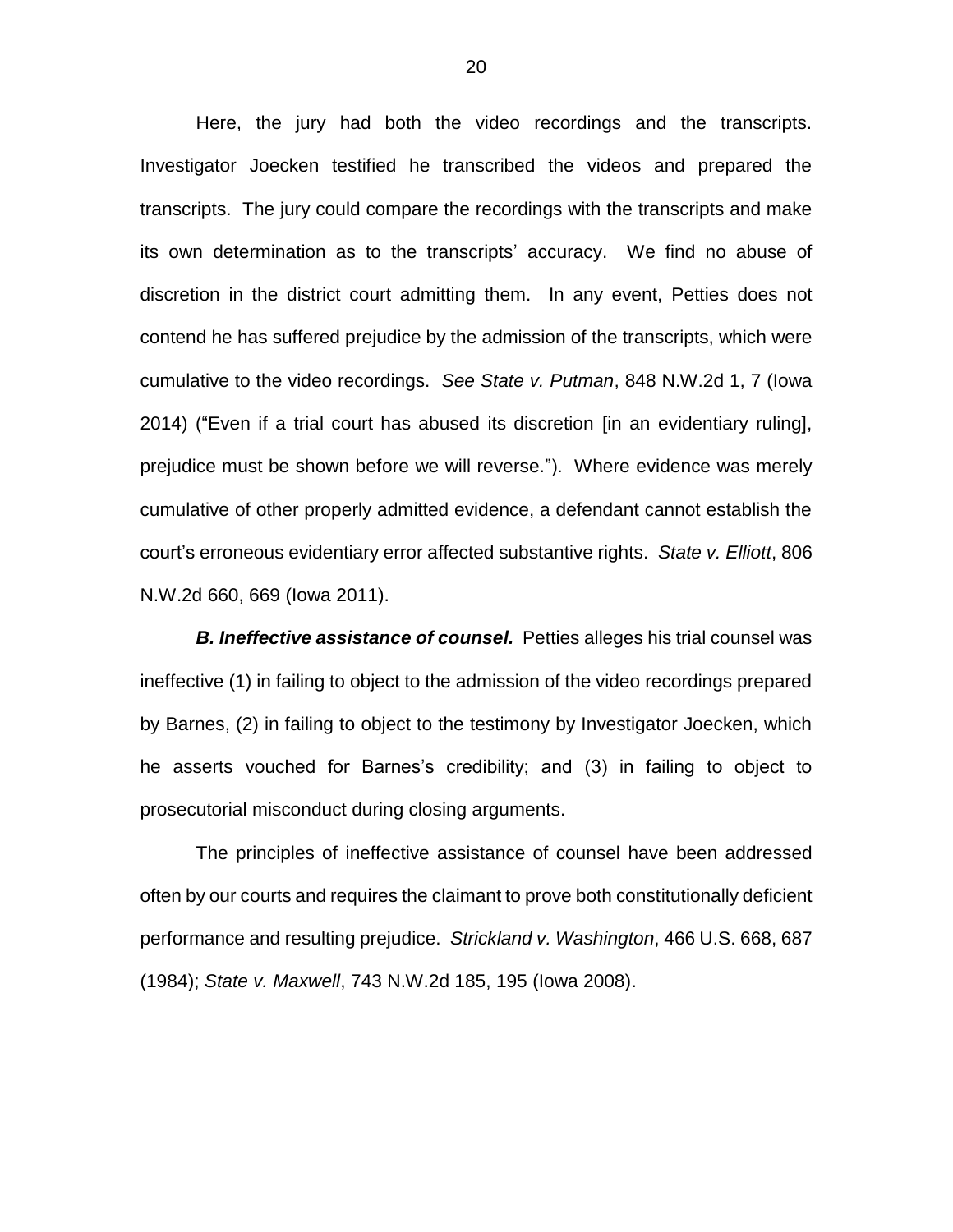*1. Video recordings.* With respect to Petties's complaints about the video recordings,<sup>11</sup> we have already stated there was adequate foundation provided by Barnes's testimony that the recordings provided a fair and accurate depiction of the portion of the conversation he had with Petties. *See State v. Weatherly*, 519 N.W.2d 826, 827 (Iowa 1994). Petties's objections address the weight the evidence should carry—about which his trial counsel cross-examined and argued vigorously—but the weight to be given the evidence was for the jury to determine. *See State v. Thornton*, 498 N.W.2d 670, 673 (Iowa 1993) ("The jury is free to believe or disbelieve any testimony as it chooses and to give weight to the evidence as in its judgment such evidence should receive."). We decline to find counsel ineffective with respect to the video recording evidence.

*2. Improper vouching.* Petties next asserts Investigator Joecken's testimony impliedly vouched for Barnes's credibility and trial counsel was ineffective in failing to object to it. Relying on a number of recent cases concerning whether an expert witness improperly vouched for the verity of a witness's testimony, <sup>12</sup> he challenges the following testimony by Investigator Joecken's regarding Barnes:

<sup>&</sup>lt;sup>11</sup> Petties advances a number of complaints about Barnes's recordings, including Barnes's admitted motive to seek favorable treatment from prosecutors, the fact that the recordings were made of only selective portions of Barnes's conversation with Petties, and insufficient guaranties that the recordings had not been tampered with.

<sup>12</sup> *See State v. Dudley*, 856 N.W.2d 668, 676-77 (Iowa 2014) (noting the "well-settled Iowa law prohibiting an expert witness from commenting on the credibility of a victim in a criminal sex abuse proceeding"); *State v. Brown*, 856 N.W.2d 685, 688-89 (Iowa 2014) (stating that the *Dudley* decision "establishe[s] the legal principles applicable to the situation when an expert witness's testimony crosses the line and directly or indirectly vouches for a witness's credibility thereby commenting on a defendant's guilt or innocence"); *State v. Jaque*z, 856 N.W.2d 663, 665-66 (Iowa 2014) (also dealing with child sex abuse complainant).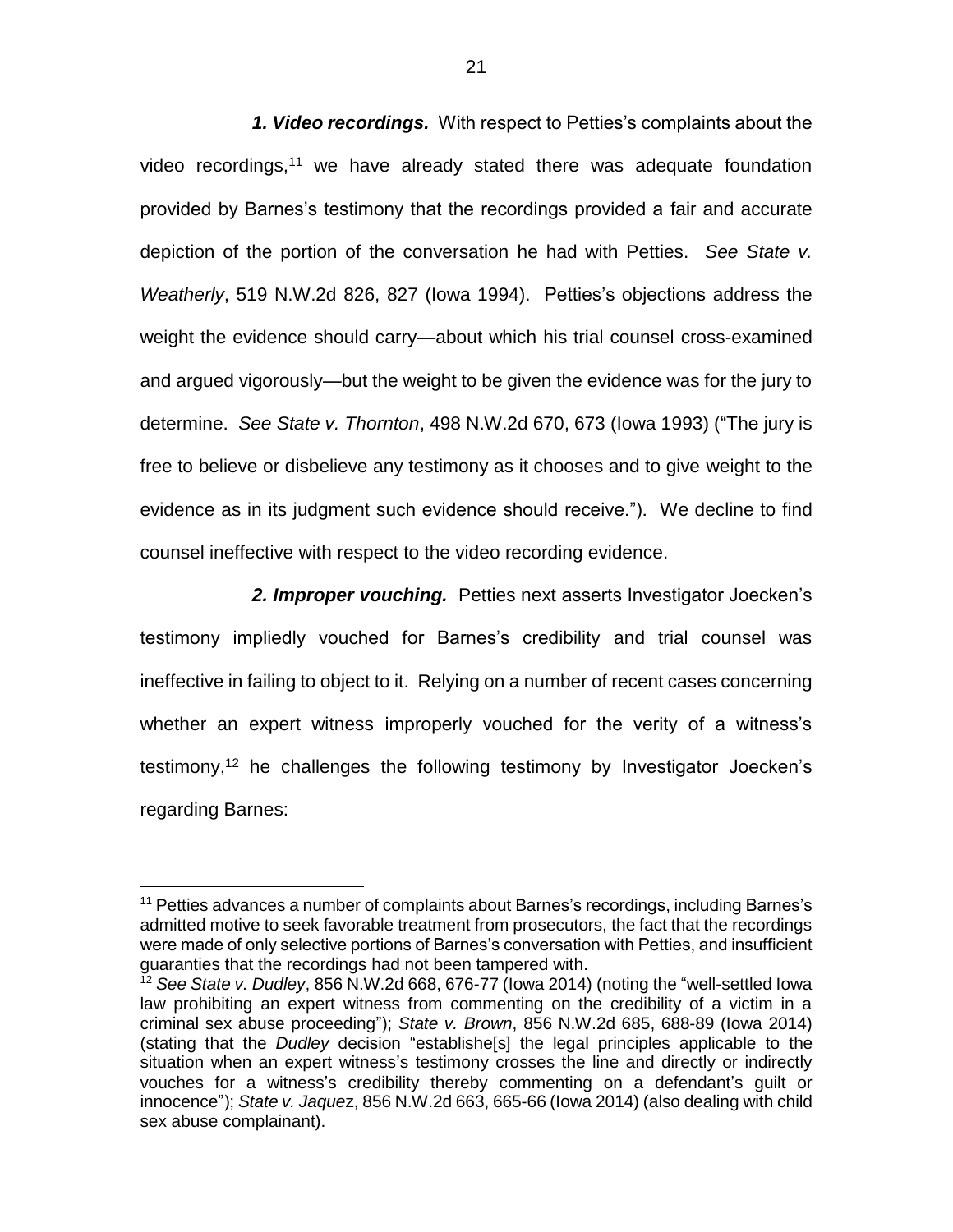[PROSECUTOR]: In retrospect knowing what you know now, do you believe there are some matters that [Barnes] provided you [in June 2014 interview] that were consistent with what turned up in the investigation and what he told you at a later date. [JOECKEN] Yes.

The prosecutor then asked about the subsequent investigation:

Q. For instance, did [Barnes] indicate to you that the shooter in this double homicide used a .40 caliber gun? A. Yes.

Q. Did he indicate to you that the shooter had called him, that's Mr. Barnes, to go with him? A. Yes.

Q. Did he tell you that he declined to go? A. Yes.

Q. Did he tell you that there were two cars involved and that one of them contained BJ? A. Yes.

Q. Did he tell you that the driver of the other car was a person by the name of Dion? A. Yes. Q.

Q. When discussing the firearm used, did he mention that it had a red dot sight or a laser sight? A. Yes, he did.

Q. Did he tell you that the shooter had looked through the window and shot through the window? A. Yes.

Q. Did he tell you that the shooter thought that he saw Fudd, that's why he shot? A. Yes.

Q. Did he tell you that as a result of that an innocent bystander was killed? A. Yes.

Q. Did he tell you that—that "he," this being Barnes, was 100 percent sure that he was home and did not assist in this murder? A. Yes.

Q. Did he tell you that the information he had was that Fudd had just left the house sometime before the murder occurred but came back later? A. Yes.

Q. Did he tell you that Dion, the person Dion involved in this, was driving a black Chrysler 200? A. Yes.

Q. Did he tell you that the information he had was that BJ and the shooter were related? A. Yes.

Q. Did he tell you that he talked to the shooter the next morning and after picking him up in Marion? A. Yes.

Q. Did he tell you that the shooter indicated he emptied the clip? A. Yes, he did.

Q. Now, you've spoken to Mr. Barnes, obviously, in this investigation since that day; right? A. Yes.

Q. Are these details that he told you on June 4th that you know now were consistent with what he told you later? A. Yes.

Q. And are these details that have been developed and through the course of this investigation? A. Yes.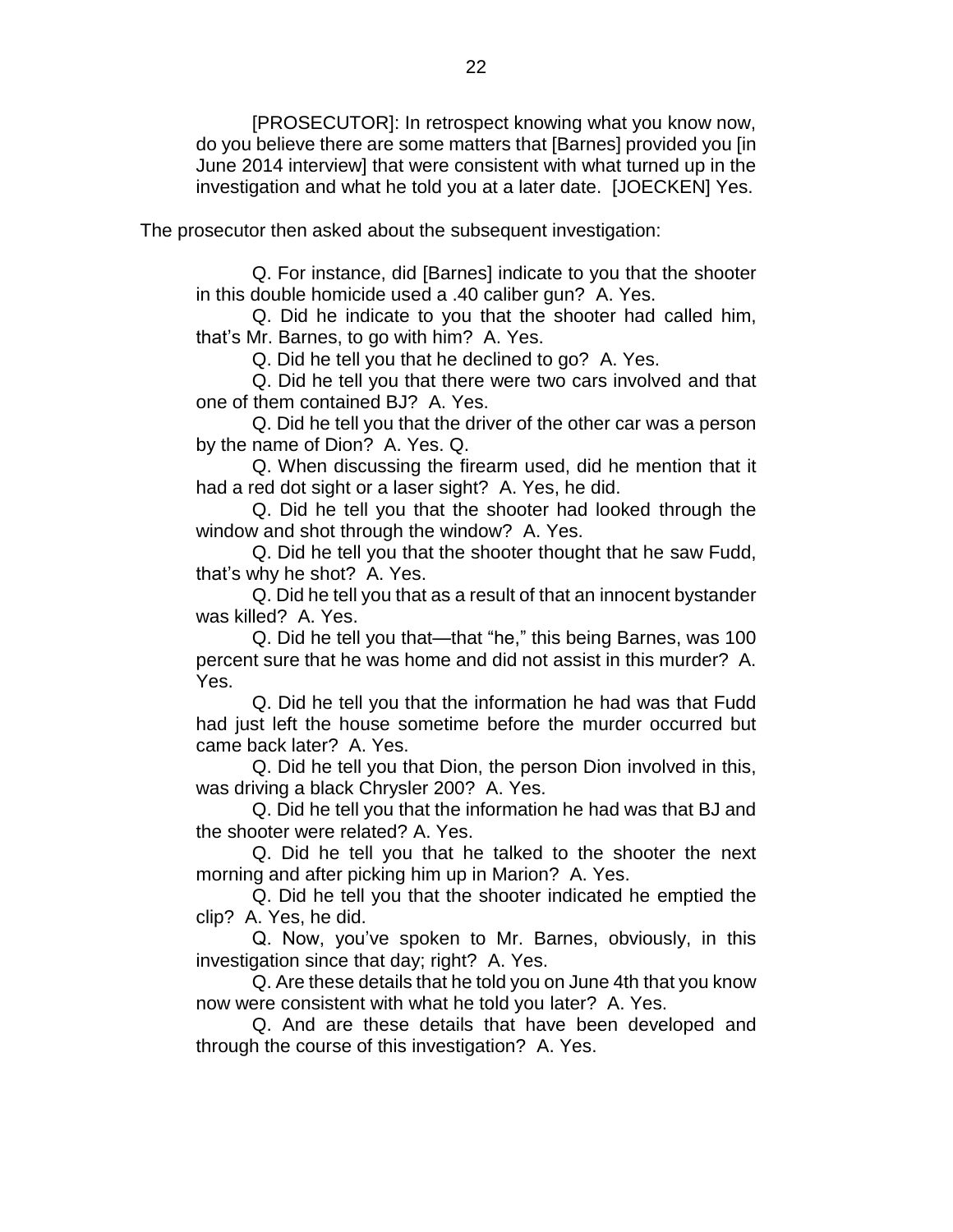Expert witnesses may not opine as to a witness's truthfulness. *State v. Myers*, 382 N.W.2d 91, 97 (Iowa 1986). The purpose of this type of examination, if not vouching, attempts to invade the jury's duty to determine what evidence is reasonable and consistent and should be avoided. The effort to show the jury the evidence is reasonable and consistent is best left for closing arguments. Notwithstanding, even if we were to conclude Investigator Joecken's testimony crossed the line and can be characterized as vouching for Barnes's credibility or otherwise invaded the province of the jury, we find the ineffectiveness claim fails on the prejudice prong. In light of the evidence of Petties's guilt, i.e., Barnes's video and testimony, the testimony of Pennington and Williams, Petties's motive, and the shoeprints, as well as clear evidence the victims were killed by gunshots with the shooter standing outside the house near the window, we cannot conclude the outcome of the trial would have been different had counsel objected. *See State v. Madsen*, 811 N.W.2d 714, 727 (Iowa 2012) ("Prejudice exists if 'there is a reasonable probability that, but for counsel's unprofessional errors, the result of the proceeding would have been different.'" (citation omitted)).

*3. Prosecutorial misconduct.* Petties next challenges the prosecutor's comments in closing argument as also improperly vouching for the credibility of witnesses, and he faults his trial counsel for failing to object. We are not persuaded that the prosecutor's statements about the investigation being "a search for the truth" and comments about the motives of Pennington and Williams constituted improper vouching. Moreover, Petties has not established the result of the trial would have been different had counsel objected. The trial court could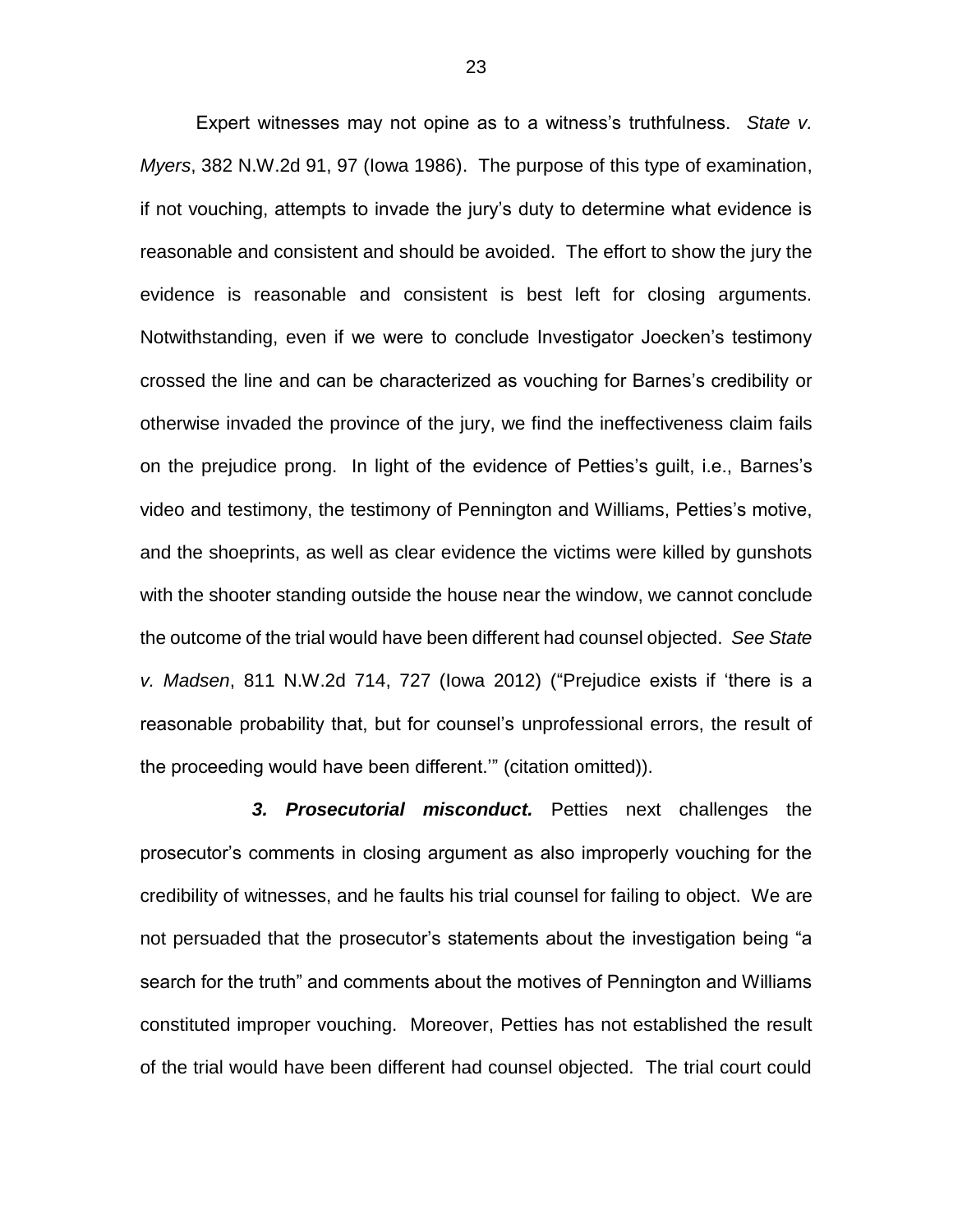find that the prosecutor's statements were a fair response to the defense closing argument.

*C. Sufficiency of corroborating evidence.* Lastly, Petties asserts there is insufficient corroboration of the testimony of Pennington, Williams, and Barnes to sustain the convictions. Petties asserts he did not admit to police that he was involved in the April 2, 2014 shooting, the gun was never found in this matter, no independent eyewitness placed Petties at the scene, and there was no independent corroborating evidence that Petties was in Cedar Rapids at the time except for the statements from Williams, Pennington and Barnes.

An accomplice is a person who "'could be charged with and convicted of the specific offense for which an accused is on trial.'" *State v. Berney*, 378 N.W.2d 915, 917 (Iowa 1985) (citation omitted). Thus, proof that the person had knowledge that a crime was planned or proof that the person was present when the crime was committed is insufficient standing alone to make the person an accomplice. *Id.*  It must be established by a preponderance of the evidence that the person was involved in some way in the commission of the crime. *Id.*

*State v. Douglas*, 675 N.W.2d 567, 571 (Iowa 2004).

Petties did not assert Barnes was an accomplice at trial, and he cannot do so now. In any event, Barnes does not fall within the ambit of an accomplice. While there is evidence he was aware Petties intended to look for revenge upon Fudd, proof of this knowledge is not sufficient standing alone to make him an accomplice. *See id.*

Iowa Rule of Criminal Procedure 2.21(3):

A conviction cannot be had upon the testimony of an accomplice . . . , unless corroborated by other evidence which shall tend to connect the defendant with the commission of the offense; and the corroboration is not sufficient if it merely shows the commission of the offense or the circumstances thereof.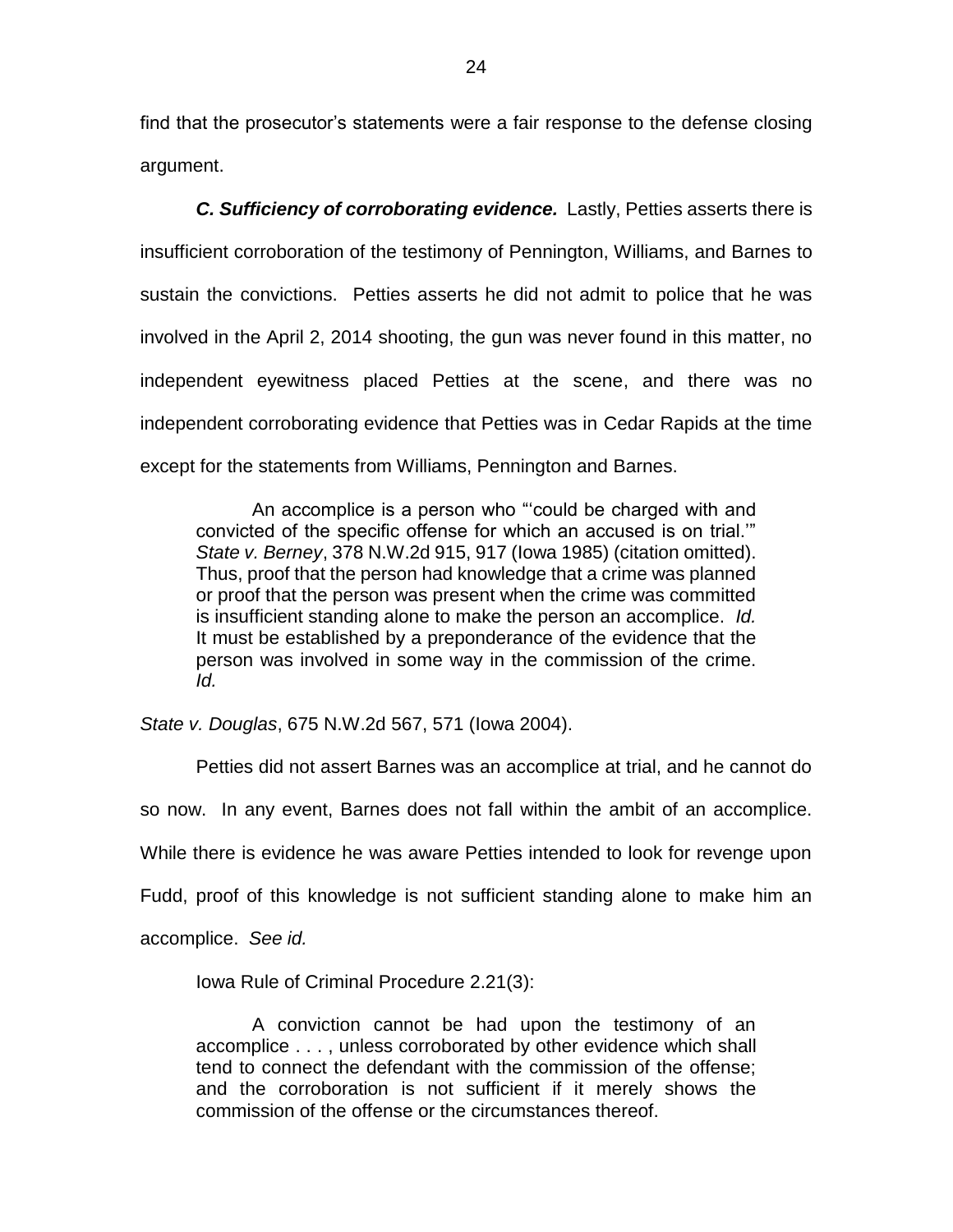"The existence of corroborating evidence is a legal question for the court." *Bugely*, 562 N.W.2d at 176. Once the legal adequacy of the corroborating evidence is established, the question of the sufficiency of the evidence is for the jury to determine. *Id*.

Corroborating evidence may be either direct or circumstantial; it need not be "strong" proof of guilt, so long as it backs a material aspect of the accomplice's testimony and tends to link the accused with the commission of the offense. *State v. Yeo*, 659 N.W.2d 544, 548 (Iowa 2003). This rule of accomplice corroboration serves two purposes: "(1) to independently connect the defendant to the crime; and (2) to counterbalance the dubious credibility of a witness whose testimony may be motivated by self-interest in casting the blame elsewhere." *Taylor*, 557 N.W.2d at 527-28.

"Any corroborative evidence which tends to connect the accused with the commission of the crime and thereby supports the credibility of the accomplice is sufficient." *State v*. *Vesey*, 241 N.W.2d 888, 890 (Iowa 1976). The corroboration rule "is met if it can fairly be said the accomplice is corroborated in some material fact tending to connect the defendant with the commission of the crime." *Id.* 

Based on the evidence, we conclude there was substantial evidence in addition to accomplice testimony tending to connect Petties with the commission of the shooting. Petties's statements to Barnes connect Petties to the shooting. *See Douglas*, 675 N.W.2d at 572 (reaffirming that "a defendant's out-of-court confessions and admissions may corroborate the testimony of an accomplice"). Petties told Barnes he was outside the house for several minutes waiting. The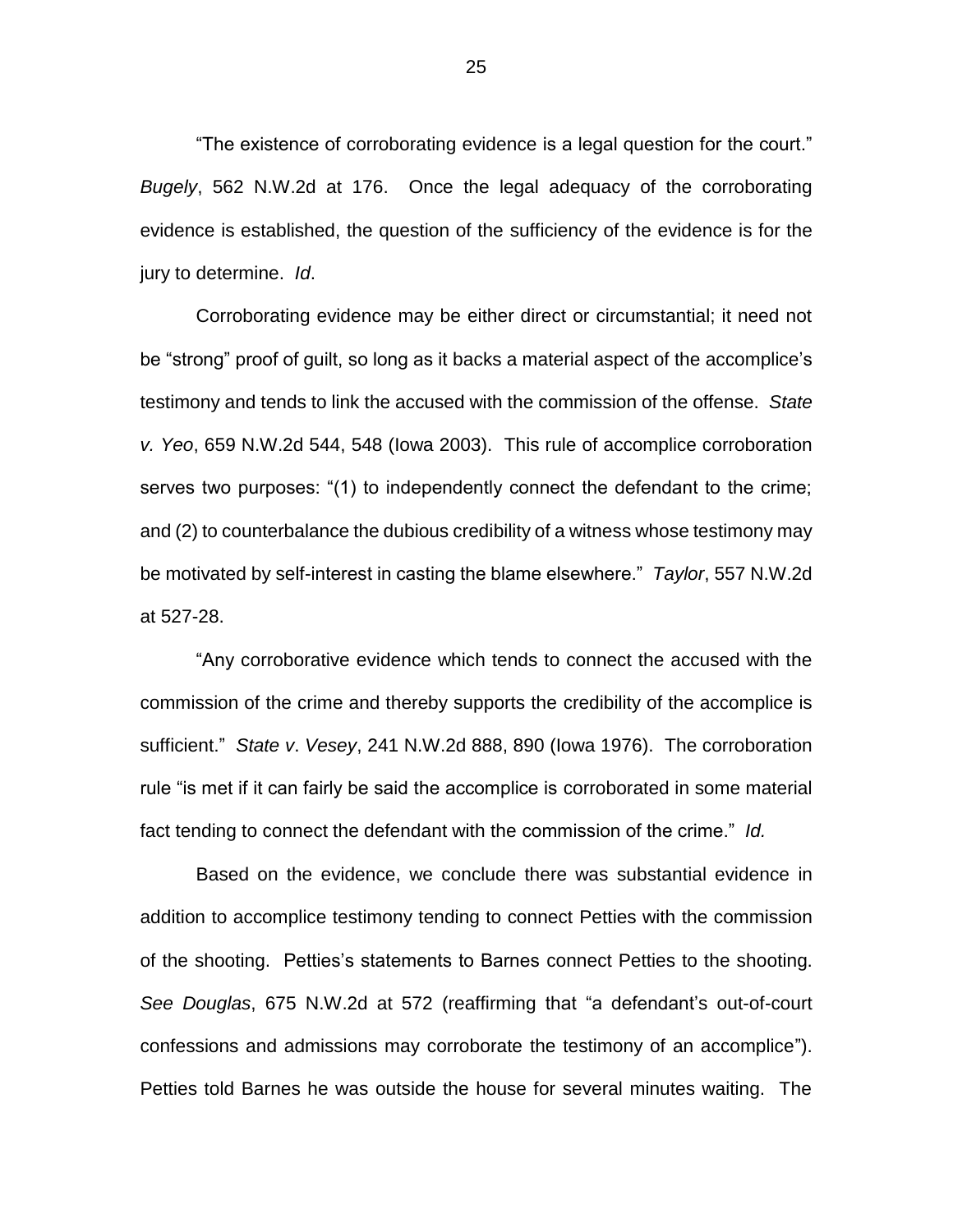shoeprints in the area indicate someone paced about in the yard. Shell casings were found by the shoeprints. Those shoeprints were distinct, as were the prints of officers' boots, suggesting the prints were made recently. The two types of ammunition found at the scene were shot from the same gun. A .40 Glock could fire both types of ammunition. The gun Williams and Pennington described Petties carrying back to the vehicle had a laser sight. According to Barnes, Petties used a .40 Glock he obtained from Dion Clayborn. In one of the videos Barnes provided, Petties referred to the red light coming and then he started shooting. Accordingly, the district court did not err in finding sufficient corroborative evidence to submit the case to the jury.

**D. Court costs.** Petties also contends the district court erred in failing to determine whether he had the "reasonable ability to pay" court costs. This record belies the claim.

At sentencing, the district court imposed, but suspended, the \$1000 fine for conspiracy and ordered Petties to pay court costs on the two murder convictions and pay restitution of \$150,000 to each of the victim's estates. But, "given the defendant's ongoing status of incarceration," the court found Petties "is indigent and lacks sufficient resources to reimburse attorney fees; and therefore, I assess no attorney fees against the defendant."

To the extent a defendant is "reasonably able" to do so, he is to pay restitution for court costs and attorney fees. Iowa Code § 910.2. A court's assessment of a defendant's reasonable ability to pay is a constitutional prerequisite for a criminal restitution order. *See State v. Van Hoff,* 415 N.W.2d 647, 648 (Iowa 1987); *State v. Haines,* 360 N.W.2d 791, 797 (Iowa 1985). The focus is not on whether a defendant has the ability to pay the entire amount of restitution due but on his ability to pay the current installments. *Van Hoff,* 415 N.W.2d at 649.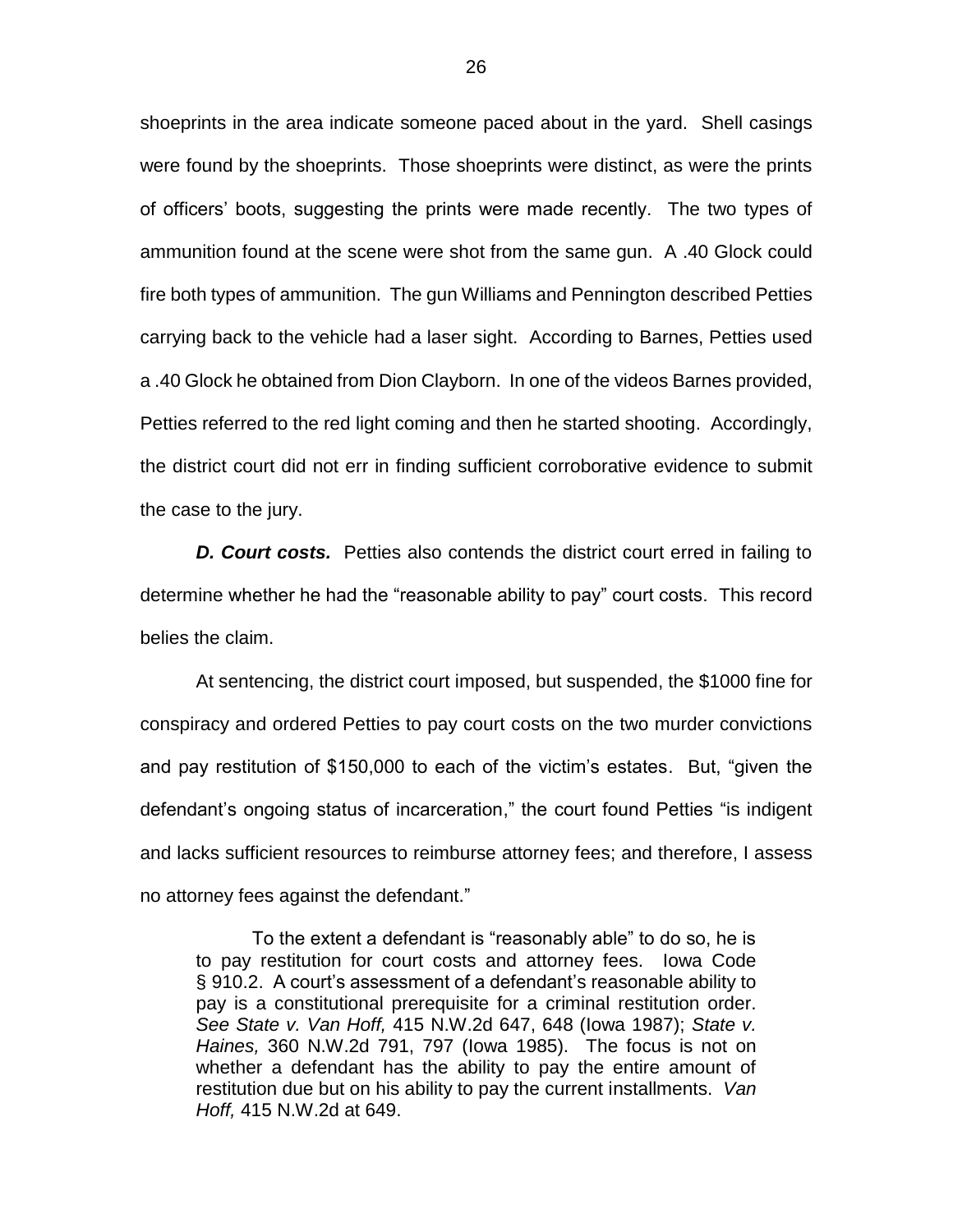A defendant bears the burden of proof when challenging a restitution order. *See State v. Storrs,* 351 N.W.2d 520, 522 (Iowa 1984). "[A] defendant who seeks to upset an order for restitution of court costs and attorney fees has the burden to demonstrate a failure of the trial court to exercise discretion or abuse of discretion." *Id.*

*State v. Blank*, 570 N.W.2d 924, 927 (Iowa 1997).

Because the district court did consider Petties's ability to pay, the court did exercise its discretion. Petties does not contend the trial court abused its discretion.

*E. Supplemental brief by Petties.* Petties has also filed a pro se supplemental brief in which he contends his trial counsel was ineffective for failing to object to various statements made by the prosecutor during opening and closing arguments, which Petties contends are improper and inflammatory.<sup>13</sup> He also claims counsel failed to object to admitting his "involuntary confessions" on the video recordings provided by Barnes. 14 We have reviewed his claims and find them either to be without merit or insufficient to undermine our confidence in the result. Thus, his claims of ineffective assistance fail.

 $\overline{a}$  $13$  Petties acknowledges, however, the jury was given the cautionary instruction that statements made by counsel are not evidence. *See generally State v. Coleman*, 907 N.W.2d 124, 143 (Iowa 2018) (finding ineffectiveness claim based on improper arguments by prosecutor not prejudicial); *Id.* at 154 (Appel, J., concurring in part and dissenting in part).

<sup>&</sup>lt;sup>14</sup> While Barnes may have encouraged Petties to talk about the matters he recorded, there is no evidence Barnes coerced Petties into making his statements. *See State v. Snethen,*  245 N.W.2d 308, 315 (Iowa 1976) (observing the test is whether a defendant's inculpatory statements "were the product of an essentially free and unconstrained choice, made by the defendant at a time when his will was not overborne nor his capacity for selfdetermination critically impaired").